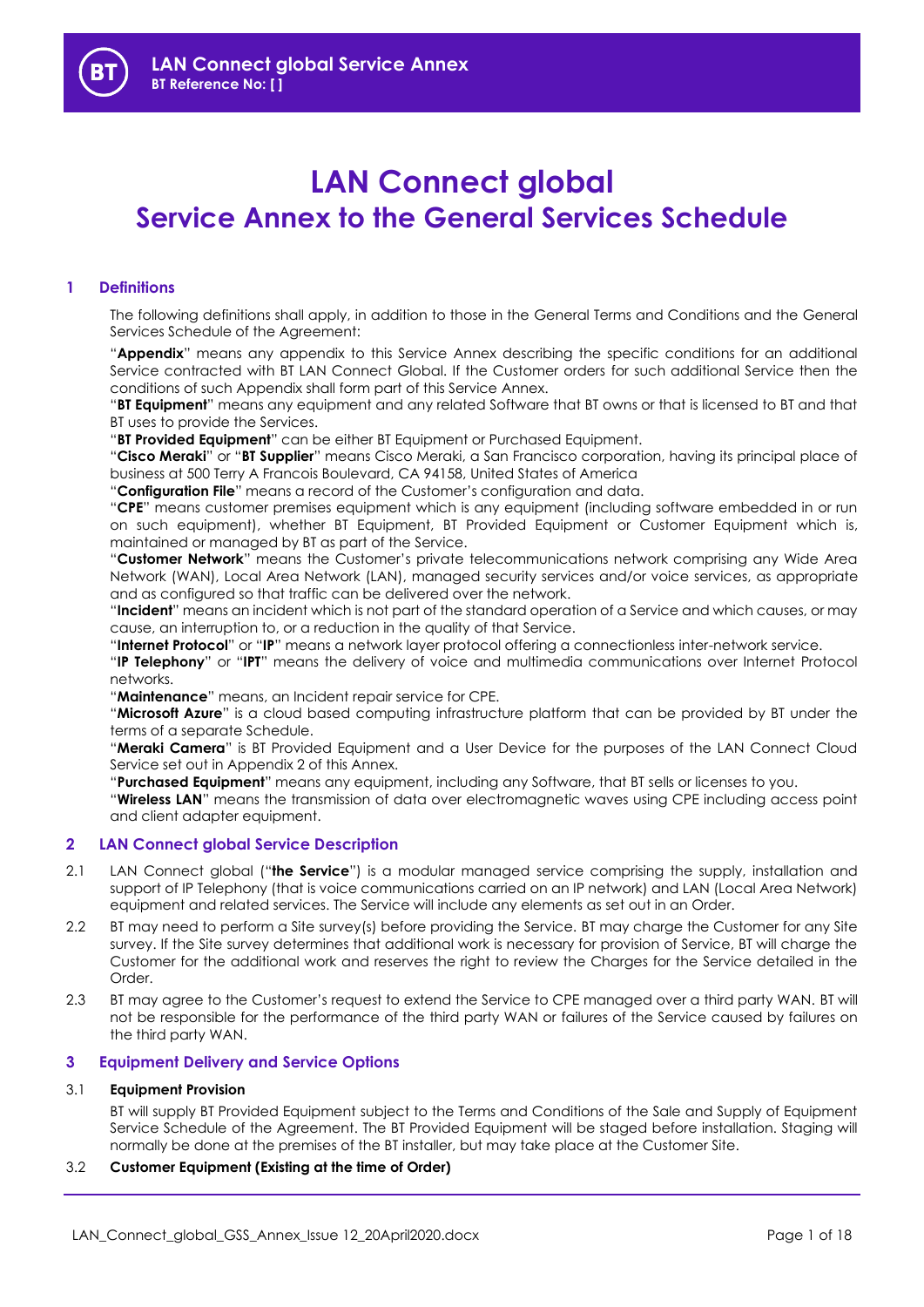

- 3.2.1 If Customer Equipment is used in connection with the Service and the Customer has ordered maintenance and management services for it from BT, BT shall be entitled to inspect and test the Customer Equipment at any time subject to the agreed Site access requirements. Provision of maintenance and management is subject to:
	- (a) BT and the Customer completing a Customer Equipment inventory, which will be incorporated in the Order;
	- (b) The Customer Equipment being in good operating condition, at the appropriate release of hardware and/or software and compatible with any other services provided by BT; and
	- (c) The Customer paying BT's reasonable Charges to perform a Maintenance Acceptance Test; and
	- (d) The Customer ordering Project Managed Install.
- 3.2.2 A BT Project Co-ordinator or BT Project Manager, as appropriate, will work with the Customer to establish a project initiation document, agree lead times and plan implementation testing and commissioning activities.
- 3.2.3 The Customer Equipment at each Site must have the same level of Maintenance as selected for all other relevant CPE at such Site.
- 3.2.4 BT must be given access to the Customer Equipment configurations and the Customer must specify its configuration requirements in the Order if BT will be responsible for configuring the Service.
- 3.2.5 Title and risk in any Customer Equipment will remain with the Customer.
- 3.2.6 The Customer will pay BT's reasonable Charges as agreed in an Order for any work that BT has to perform to repair, modify or adjust the Customer Equipment (including software upgrades and required number of licenses) which are necessary for BT to provide the Service.
- 3.2.7 The Customer must inform BT of any changes to the Customer Equipment that affect the inventory list. Such changes will be subject to review and acceptance by BT and may incur additional Charges as agreed in an Order.
- 3.2.8 The Customer is responsible for all existing cabling and ensuring that additional applications are not installed on any servers being maintained by BT, unless previously agreed by BT in writing.
- 3.2.9 The Customer is responsible for the accuracy of the Customer Equipment inventory. The Customer will be responsible for any costs incurred by BT for work done on any CPE not included in the Customer Equipment inventory and for correcting the inventory.

## 3.3 **Provision Options**

The following paragraphs apply in addition to the provisions of the Agreement for all delivery options described below.

- 3.3.1 BT will contact the Customer to arrange a suitable appointment to deliver and install the CPE. Provision work will be carried out during a Business Day.
- 3.3.2 The OSD will not be delayed if there are minor defects which do not materially affect the performance of the Service. BT will take reasonable steps to correct any such defects as soon as practicable.
- 3.3.3 BT will provide the Customer with any relevant documentation, cables, accessories and packaging supplied by the CPE manufacturer.
- 3.3.4 The Customer is responsible for providing all relevant patch leads for connection to the Service. BT will not be responsible for the condition or compatibility of such leads.
- 3.3.5 The Customer is responsible for the disposal of any packaging.

## 3.4 **Project Managed Install - With a BT Project Manager or BT Project Co-ordinator**

3.4.1 BT will provide a BT Project Manager or a BT Project Co-ordinator, depending on the Order. The Project Manager/Co-ordinator will be the Customer's single point of contact for managing implementation of the Service. The Project Manager will be based in one country and will work during the Business Hours of that country.

The Project Manager will be available to meet the Customer to agree the implementation plan and conduct project review meetings. Any travel by a Project Manager outside their "**home**" country will incur additional Charges.

The Project Co-ordinator will be office based and will not meet the Customer.

- 3.4.2 BT will prepare a technical design specification for the Service. The Customer shall provide any configuration details requested by BT. Any request by the Customer for additional work outside the scope of the original technical design specification will incur additional Charges as agreed in an Order.
- 3.4.3 The Project Manager/Co-ordinator will provide the Customer with a detailed customer handbook containing information relating to the Service provided, and relevant contact points within BT.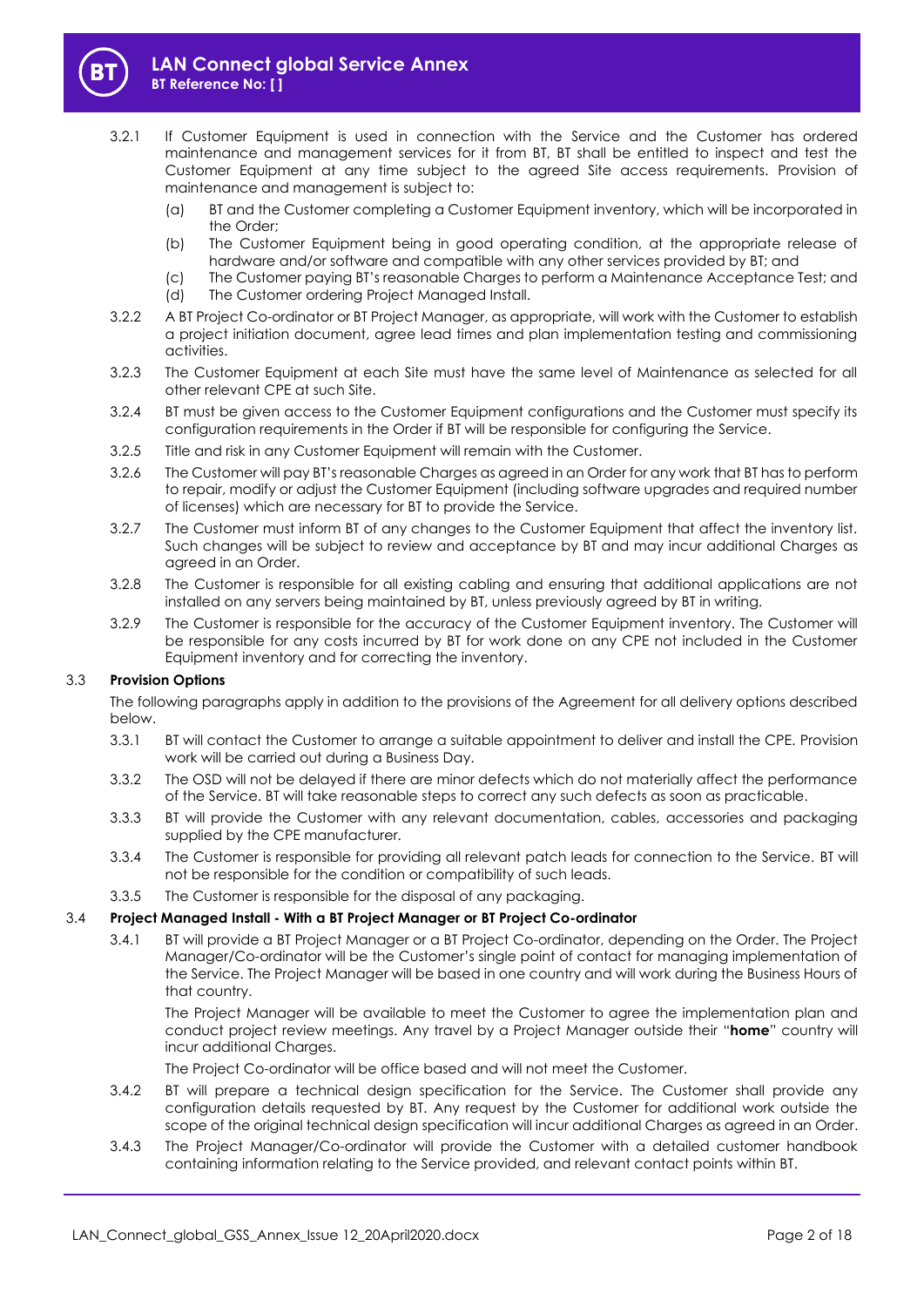

- 3.4.4 BT will arrange for the CPE to be delivered to Site. Subject to any Site constraints, BT will unpack, and install the CPE at Site. BT will connect the CPE to the power supply and ensure that the CPE powers up correctly.
- 3.4.5 BT will configure the CPE, as appropriate, so that traffic can be transmitted across the Customer's network as set out in the technical design specification. BT will carry out tests to ensure that the configuration is working correctly. The OSD occurs on successful completion of the tests.

## 3.5 **Configuration Management Options**

The Service is only provided in relation to the current version of software supported by BT at the current feature set.

## 3.5.1 **Archive Active Software Configuration**

BT will archive Configuration Files and restore the configuration if there is a network failure. Archive files will be prepared each week and the last three (3) configurations for each device will be stored. The Customer may request the restoration of Configuration Files for any other reason provided that the total number of restorations made in any SLA Year starting on the Operational Service Date, does not exceed a sum equivalent to three (3) restorations per device per SLA Year.

## <span id="page-2-0"></span>3.5.2 **Converged IP Application – On site Archive and Restoration**

BT will archive Configuration Files and restore the configuration if there is a network failure. Archive files will be prepared and stored every day. The number of configuration files that can be stored will depend on the size of the files and the capacity of the storage device. BT's target is to store a minimum of three (3) configurations.

## 3.6 **Incident Reporting and Incident Repair**

3.6.1 Incident Repair options for CPE; except if related to BT LAN Connect Cloud Services.

There are two Incident Repair options, and the option selected will be specified on the Order. These options may not be available in all locations.

## 3.6.2 **9 \* 5 \* 4 On Site Maintenance for CPE**

. This operates between 8am and 5pm (9 Hours) on a Business Day. BT aims to get to the Site within four (4) hours of confirming a Site visit is required. If there are less than four (4) Business Hours left in the Business Day when the Incident report is received, the visit may be on the next Business Day. If BT agrees to perform work outside Business Hours it will be at an additional Charge as agreed in an Order. The Charges will be agreed before any work is performed.

## 3.6.3 **24 \* 7 \* 4 On Site Maintenance for CPE**

. This operates twenty four (24) hours per day, seven days per week, including national, public or bank holidays. BT aims is to get to the Site within four (4) hours after confirming a Site visit is required.

- 3.6.4 For BT LAN Connect Cloud Service the Incident Repair Service is described in its respective Appendix.
- 3.6.5 When reporting Incident(s) the Customer must provide all information reasonably required by BT, such as the Site location, CPE serial number, reconfiguration details and where appropriate the circuit number. BT will give the Customer an Incident reference number. All communication about a reported Incident must be made with the BT Customer Service Centre and must quote the reference number.
- 3.6.6 If BT identifies that an Incident is due to unauthorised activity or access to the Customer's network, BT's only obligation will be to attempt to restore Service by installing the last archived configuration available, where applicable. Any further maintenance activity required as a result of the unauthorised activity or access will be subject to BT's agreement. The Customer agrees to pay BT's reasonable Charges for such work as agreed in an Order.
- 3.6.7 Incidents in hardware will be corrected by repair or, at BT's option, replacement of the affected item. Except in the case of BT Equipment which at all times remains the property of BT, replacement items of equipment will become the property of the Customer and replaced items will become BT's property. Expended consumable items will be replaced but BT may make an additional Charge as agreed in an Order.
- 3.6.8 Except for faulty IP Telephony handsets, BT will inform the Customer when an Incident has been cleared, and will close the associated trouble ticket when either the Customer confirms within twenty (20) minutes that the Incident is cleared, or BT has attempted and failed to contact the Customer and the Customer does not respond within twenty (20) minutes.
- 3.6.9 If the Customer orders replacement service for faulty IP Telephony handsets and BT informs the Customer that a replacement IP Telephony handset is necessary, then a BT configured replacement will be sent by mail the next Business Day to the Customer Contact. The faulty handset must be returned to the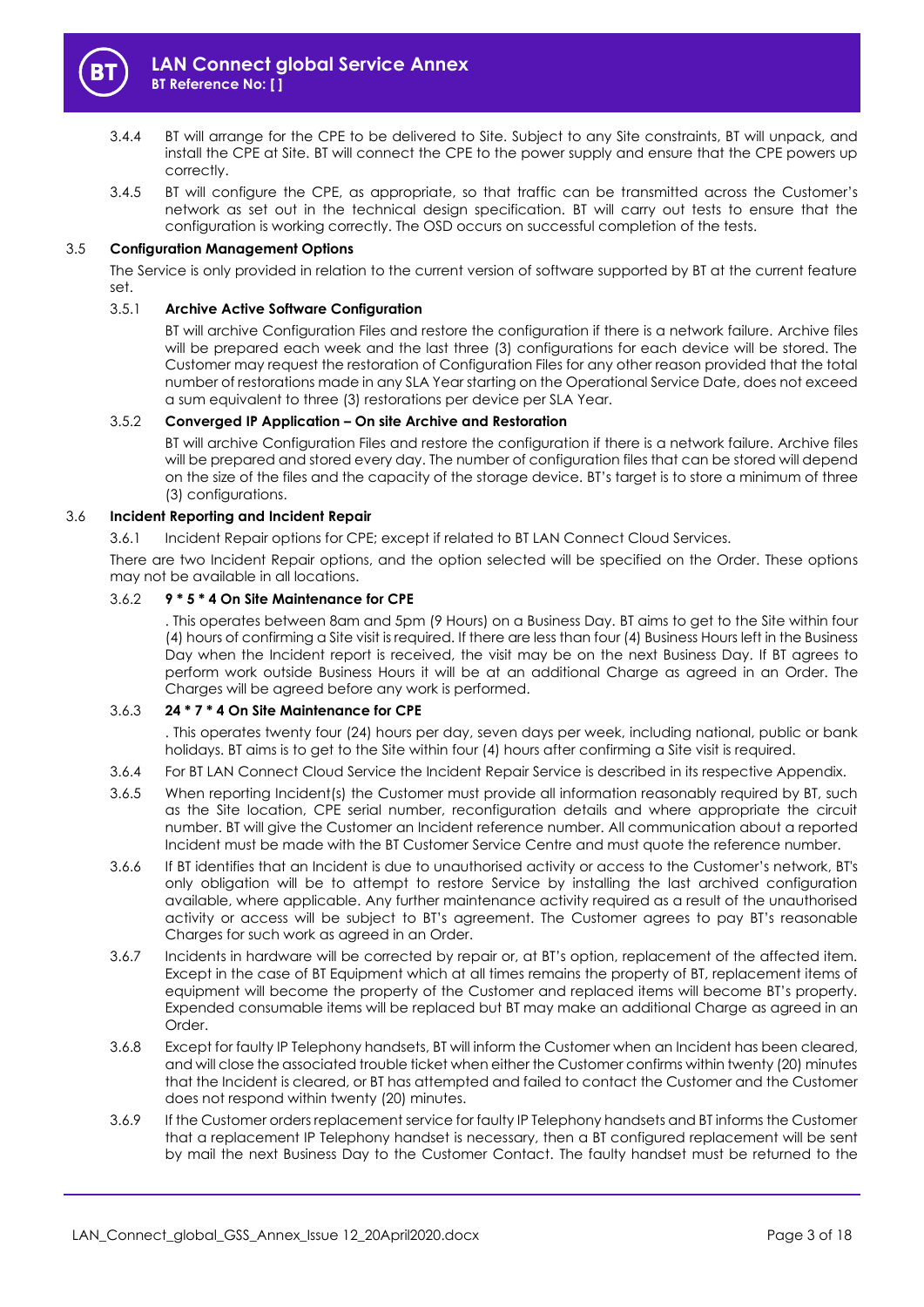

address specified by BT. BT will charge the Customer for any handsets not returned within ten (10) Business Days at the Charges as set out in the Order.

- 3.6.10 The standard Charges for the Incident Repair Service cover Incidents resulting from normal wear and tear.
- 3.6.11 Additional Charges as agreed in an Order will apply for repair of Incidents or work required due to other causes such as:
	- (a) Misuse; incorrect environmental conditions including incorrect temperature and humidity levels; faulty manufacture or desian; mains electrical surges or failures;
	- (b) Lightning damage, electromagnetic interference, or any other accidental or deliberate damage;
	- (c) Correction of defects following the removal or connection of CPE other than by BT;
	- (d) Connection by the Customer of other equipment to the CPE; and/or
	- (e) BT being denied access to the CPE.
- 3.6.12 The Incident Repair Service does not cover:
	- (a) Loss of Customer generated software programmes;
	- (b) Work at the Customer's request outside of a Business Day;
	- (c) Repair, replacement or re-routing of any Customer supplied wiring or cabling or provision of additional wiring and cabling; or
	- (d) BT Provided Equipment peripheral items including but not limited to printers, card readers, touchscreen displays, and signature capture devices.

#### 3.7 **Reactive Incident Management**

- 3.7.1 BT will provide the Customer with a single point of contact helpdesk, available twenty four (24) hours a day for reporting Incidents. The Customer Contact will contact the helpdesk using the telephone number BT provides. The Customer will carry out an initial diagnosis before reporting an Incident to BT; to ensure that only Incidents in the Service are reported.
- 3.7.2 BT will aim to repair Incidents within four (4) hours of the Incident being logged, except where the repair requires a Site visit. BT will interrogate the Service remotely using the management links to determine the root cause(s) of the problem. If possible the problem will be rectified remotely. Where it is not possible to fix the problem remotely a Site visit will be scheduled in line with the Incident Repair service option the Customer has ordered.
- 3.7.3 BT will charge the Customer for time taken to repair Incidents caused by errors in CPE configurations managed by the Customer at the rates as agreed in an Order.
- 3.7.4 If a vendor issues a warning about vulnerability in its product, BT will assess the implications and recommend any actions that should be taken to protect service. BT accepts no responsibility for any impact on the Customer's Service or losses incurred as a result of such vulnerabilities.

## 3.8 **Incident Management Options**

This Service enables BT to detect potential problems and take steps to resolve them before they become Service affecting. It is provided using the management connection between the CPE and the BT remote management centre. The method of monitoring will vary according to the type of CPE that is being monitored. The Customer acknowledges that polling of LAN CPE connected as a stack may be limited to polling of the stack.

If a Service affecting Incident is found then BT will carry out remote diagnosis. BT will log the Incident in its Incident management system and take corrective action to resolve the Incident, in accordance with the Incident repair Service Option the Customer has ordered. BT will inform the Customer Contact of action taken and whether further action is required. If a Site visit is necessary it will take place during the hours of the Maintenance option selected in the Order.

If the Service includes Firewall equipment, BT will devise and implement any management IP addresses which may be required on the router through which the Firewall is connected to the management circuit.

**Standard Incident Management**. BT will monitor the status of CPE for basic operational signs to check that they are functioning correctly.

**Enhanced Incident Management**. As well as the tasks of Standard Incident Management, BT will monitor performance indicators such as central processor unit, backplane utilisation, port utilisation and protocol errors of infrastructure ports.

#### 3.8.1 **Critical Port Monitoring**

. BT will proactively monitor critical ports to show they are operating correctly. BT will monitor the critical ports continuously for status and performance information. The critical ports will be specified by the Customer and must be active twenty four (24) hours per day seven (7) days per week. Provision of this Service option is subject to BT verifying that it is technically feasible to monitor the critical ports specified.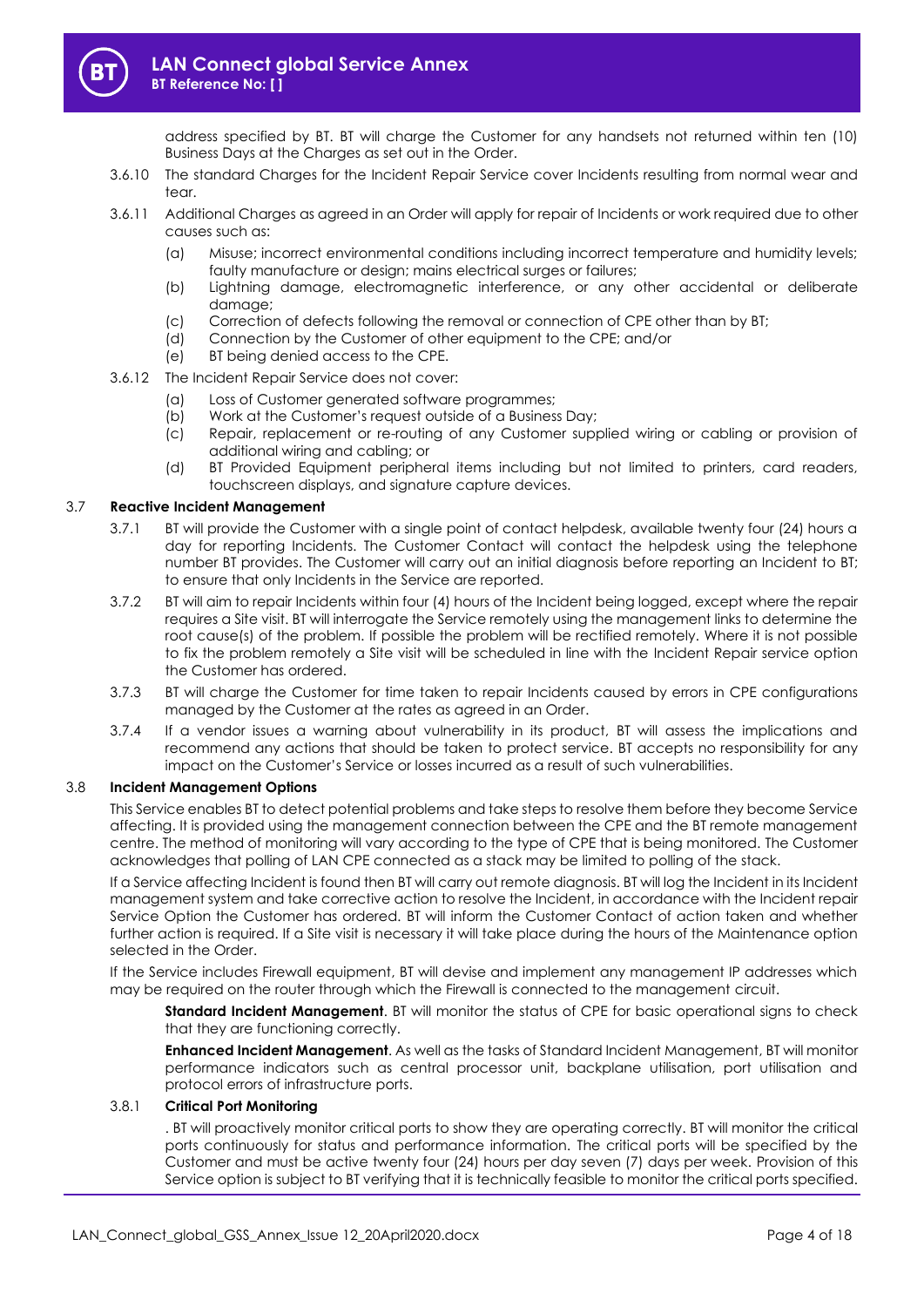

## 3.9 **Performance Reporting**

BT provides Performance Reports for LAN and IPT Devices. The Service does not include any interpretation of the reports provided. BT will use its reasonable endeavours to ensure the accuracy and timeliness of the reports and the availability of any information which is to be provided online.

## 3.9.1 **LAN Performance Reporting**

Information will be provided in graphical (dashboard) and/or text format. Historical information covering the last twelve (12) Months is included where relevant and available. Three (3) service options are available, Silver, Gold or Platinum Reports. The Customer must order the same reporting package across all devices. Performance Reporting is not available for any Wireless LAN.

#### 3.9.2 **IP Telephony Performance Reporting**

BT provides two (2) levels of reporting for IPT. The IPT Performance Reporting Services are available if the Customer has also ordered the IP Performance Management Service and have a Minimum Period of Service of three (3) years.

#### 3.9.2.1 **IP Telephony Summary Reporting**

BT will provide a range of reports with information on voice quality, call records, route pattern analysis and hardware performance. Daily, weekly and monthly reporting options are available and generally information is provided in graphical as well as text format.

Data will be stored online for a period of six (6) Months and stored offline for a period of two (2) years. Daily, weekly and monthly summary reports will be overwritten on a rolling basis but the Customer will be given the opportunity of, and be responsible for downloading reports for local storage.

## 3.9.2.2 **IP Telephony Real Time Reporting**

The Customer must also order IP Telephony Summary Reporting. BT will give the Customer access to a secure web portal for accessing reports online. The BT reporting system will use end to end near real time data to give a current view of the main performance parameters, e.g. CPU utilisation, memory utilisation, disk partition performance, IP Telephony and PSTN trunk availability and voice quality.

#### 3.10 **Professional Services and Customer Training**

BT provides Professional and Customer Training Services, delivered during Business Hours. These services will be delivered as specified on the Order.

If the Professional Service includes advice or work relating to any Customer Equipment, either operated by or on behalf of the Customer, or to the Customer technical design, BT does not guarantee that, following provision of the Professional Services, the Customer Equipment or the Customer's network will not be subject to any unlawful access, fraud or other misuse. BT will have no liability to the Customer in respect of such unlawful access, fraud or other misuse.

## 3.11 **Meraki Camera**

- 3.11.1 BT will manage the Meraki Camera in accordance with the terms of this Annex but not the footage recorded by it.
- <span id="page-4-0"></span>3.11.2 During the Meraki Camera install process installation teams perform several tasks that require the ability to view video footage in order to ensure that the Meraki Cameras are properly installed and meet Customer requirements. Once the installation process is complete the Customer can revoke BT's, and Cisco Meraki's, video access from the "Help" page.
- 3.11.3 If the Customer does not revoke BT access as set out in Paragraph [3.11.2](#page-4-0) BT and Cisco Meraki access to video footage will automatically expire after seven days.
- 3.11.4 Where the Customer requires BT to have access to the video footage in order to deal with an Incident then the Customer administrator will need to grant BT access.
- 3.11.5 Any footage recorded is stored on the Meraki Camera, and should the Meraki Camera be lost, stolen or break, the recorded video footage will be lost.
- 3.11.6 The Customer can choose to have video footage stored in the cloud if the Customer procures the Microsoft Azure service. The terms of the Microsoft Azure Schedule will apply to any footage stored.
- 3.11.7 BT will procure licences for the Meraki Camera as set out in Paragraph 3.4 of Appendix 2 (LAN Connect Cloud Service) and the terms of Appendix 3 (Cisco Meraki EULAs) will apply to use of the Meraki Camera.

## **4 BT's Responsibilities**

## 4.1 **BT Service Management Boundary**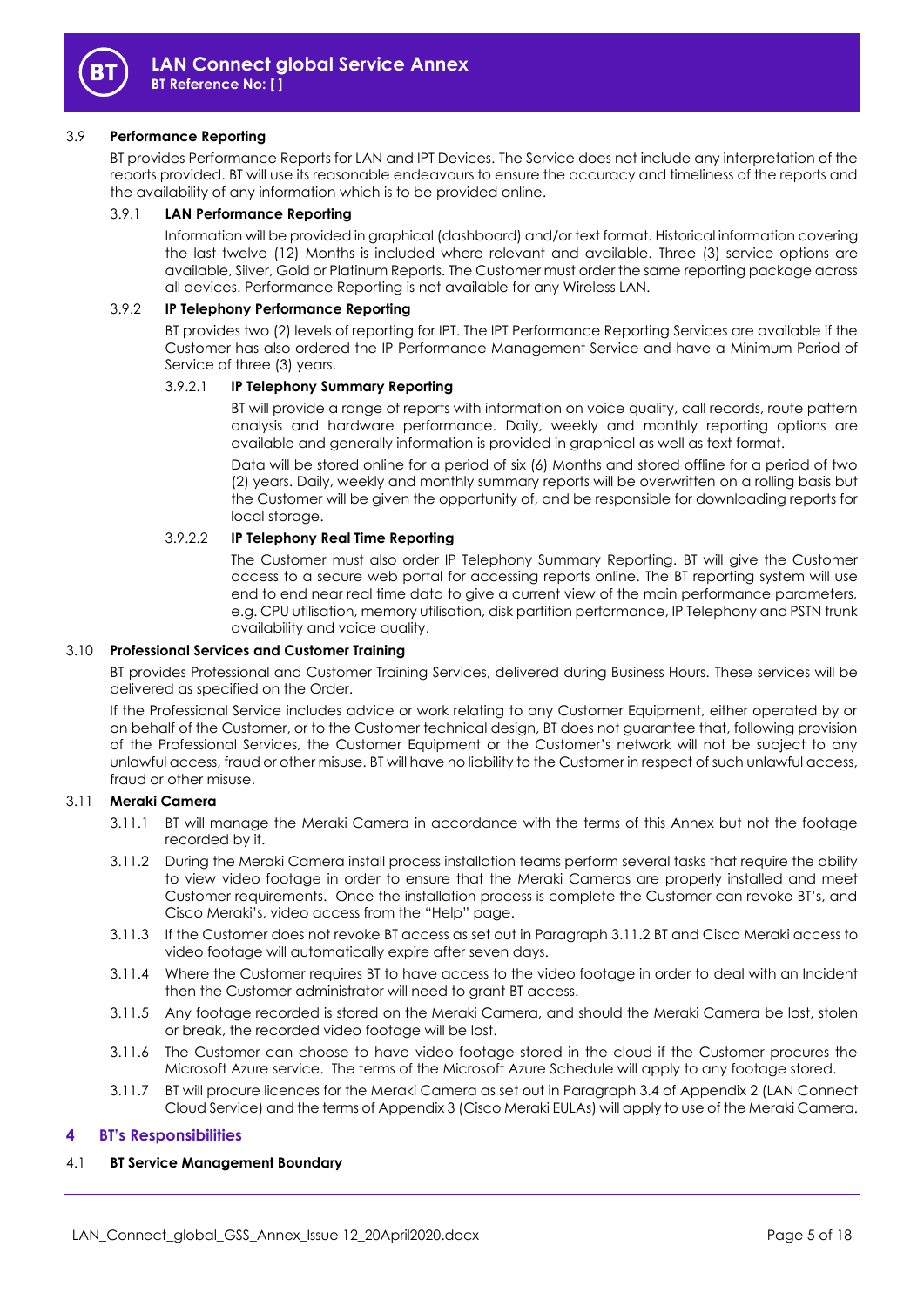

- 4.1.1 BT's responsibility for LAN services ends at the port level of the LAN media and does not extend beyond the interface on the hub, switch or router.
- 4.1.2 BT's responsibility for voice services ends at the Private Branch Exchange (PBX) connected to BT's remote management interface and does not extend to Site wiring, telephone handsets (or other call terminating/receiving devices). For IP PBX's, BT's responsibility ends at the router or server the solution resides on.
- 4.2 BT accepts no liability for the quality of any IP Telephony voice calls which are made across any network unless such calls are enabled to be carried over BT's MPLS or IP Connect Global network as EF Class.

## **5 The Customer's Responsibilities**

#### 5.1 **General**

- 5.1.1 In addition, to the responsibilities set out in the General Services Schedule the Customer Contact will have the authority to make requests or agree proposals for changes to the Service, including withdrawal or suspension of access to the Service by Users. The Customer Contact will represent the Customer and reach agreements on the Customer's behalf at all meetings with BT.
- 5.1.2 The Customer must specify in the Order a contact person at each Site whom BT can contact during implementation any repair of Service.
- 5.1.3 In order to allow BT to do a remote management of the Service;
	- (a) the Customer is required to have a BT provided WAN. The WAN must remain in place for the duration of the Service as it will be used by BT to provide remote management. OR
- 5.1.4 If the Customer does not have a BT provided WAN then a fixed management link must be provided between the Customer Site and the BT management centre. There will be additional Charges for this link as agreed in an Order.
- 5.1.5 Delivery of the Service is dependent on the Customer providing a complete and up to date description/inventory of the applicable LAN infrastructure or CPE. If the Customer cannot provide this, then BT will provide consultancy services (at an additional Charge to be agreed in an Order) in order to obtain the information.
- 5.1.6 The Customer is responsible for the provision, installation, configuration, operation, monitoring and maintenance of equipment and cables connected to the Service but not provided by BT. This includes any equipment the Customer requires to perform its own network management, if management is not being provided by BT. BT does not make any undertaking regarding the interoperability of such equipment and cables with any CPE or Service supplied by BT.
- 5.1.7 The Customer is responsible for ensuring that it obtains the appropriate number of User and software licences for the duration of the Service.
- 5.1.8 Unless the Customer has ordered Configuration Management, the Customer is responsible for
	- (a) devising any IP addresses required for network management of the LAN (including IP Telephony); and
	- (b) using the appropriate software to back-up, store, archive and maintain all configurations.
- 5.1.9 The Customer shall be responsible for ensuring the compatibility of any applications it wishes to use with the Service, except applications that are provided by BT.
- 5.1.10 Any proposed change to the location of CPE requires BT's consent and may require a Site survey. Any re-location of CPE and associated Site survey will incur additional Charges as agreed in an Order.
- 5.1.11 Unless otherwise agreed in writing, the Customer is responsible for maintaining a copy of the latest CPE configuration to enable reloading in the event of hardware failure.
- 5.1.12 The Customer grants BT authority to undertake all necessary data verification exercises including but not limited to the review of information contained on any BT system, reasonably required to support any changes to the Service.
- 5.1.13 The Customer acknowledges that following a Wireless LAN Site survey, any change to the accommodation layout that may occur on the Site or in the surrounding area may affect the transmission of the electromagnetic waves used by the Wireless LAN, and BT has no liability for any failure to provide, maintain or repair Service which results from such change.
- 5.1.14 The Customer agrees to co-operate in diagnosing Incidents by carrying out any diagnostic and test routines requested by BT or included in the manufacturer's instructions, and allowing BT to carry out remote diagnostic tests where appropriate.

## 5.2 **Voice Specific Customer Responsibilities**

5.2.1 The Customer is responsible for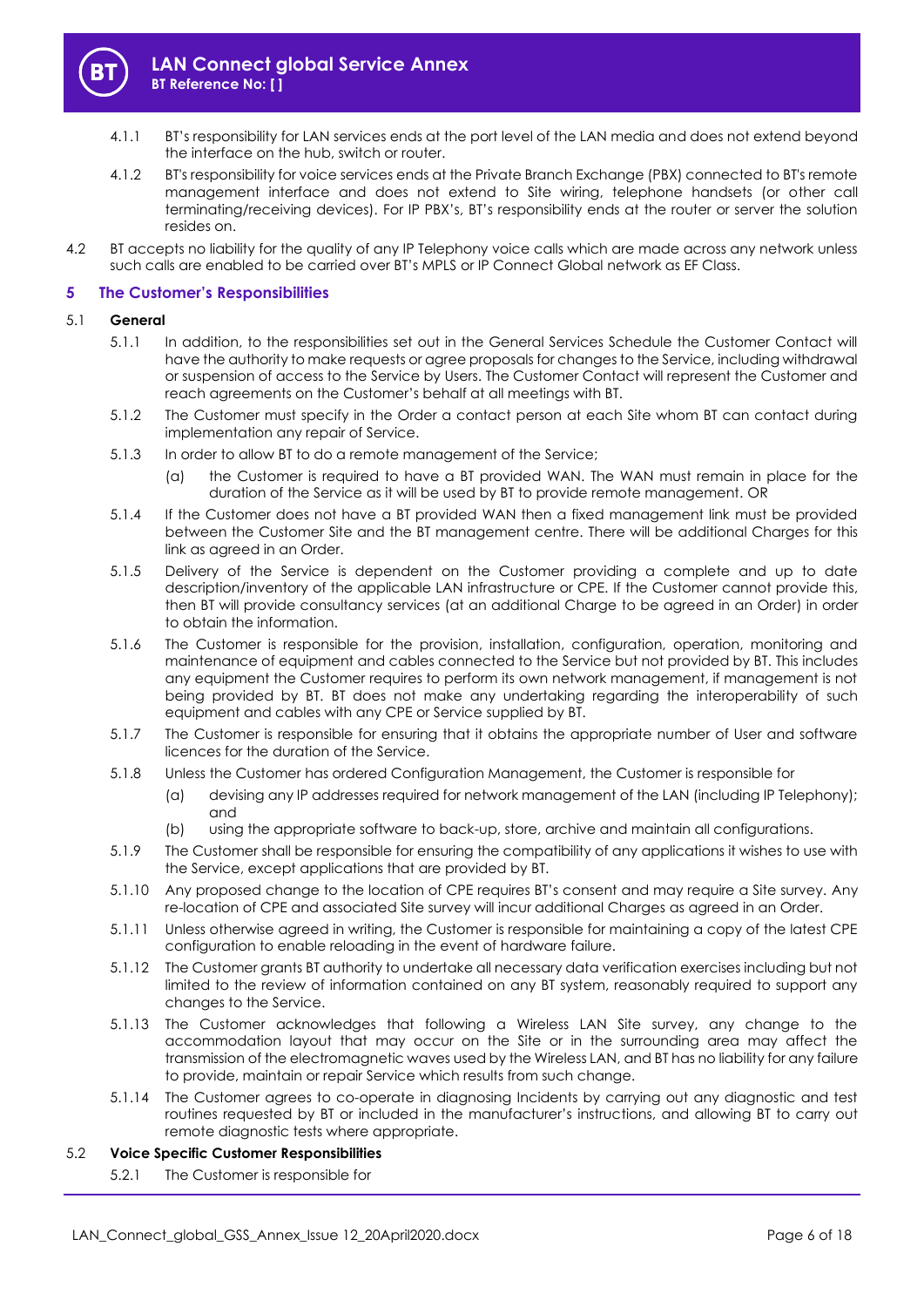

- (a) integration of features and functionality of the BT provided IP Telephony service with any solution that is not provided by BT. BT reserves the right to charge for any necessary integration work it does;
- (b) installation and maintenance of any Softphone or wireless phone provided by BT as part of the Service;
- (c) providing and maintaining, if applicable, its own application environment; and
- (d) maintenance of any anti-virus or other security software applicable to the Service loaded, including new software updates and patches.
- 5.2.2 In addition to the Customer's responsibilities set out in 5.2.1, if BT is providing IP Telephony service across a WAN and/or LAN that is not maintained by BT then the Customer is responsible for:
	- (a) design, configuration, implementation, maintenance and support of the WAN and/or LAN;
	- (b) ensuring that the WAN and/or LAN can carry real time-sensitive traffic;
	- (c) maintaining end to end integrity of the WAN and/or LAN solution and instructing the WAN and/or LAN service provider(s) to work with BT to ensure end to end voice quality; and
	- (d) ensuring that its WAN and/or LAN solution integrates with the BT provided IP Telephony service, and any other element of the solution that is not provided by BT

## 5.3 **LAN Specific Customer Responsibilities**

If BT is providing a LAN, but not the associated WAN then the Customer is responsible for:

- (a) design, configuration, implementation, maintenance and support of the WAN;
- 
- (b) integration of features and functionality between the BT provided LAN Service and the WAN; and (c) ensuring that the WAN solution integrates with the BT provided LAN and any other element of the solution ensuring that the WAN solution integrates with the BT provided LAN and any other element of the solution not provided by BT. BT reserves the right to charge for any necessary integration work it does.

## 5.4 **CPE Customer Responsibilities**

The Customer is responsible for ensuring the Customer Equipment provided is suitable for its needs and compatible with the Service.

- (a) Unless otherwise expressly permitted by BT, the Customer agrees that all equipment such as routers, modems, terminal adapters or other devices by means of which a connection can be made between the Customers WAN or LAN or both, will constitute Customer Equipment and be subject to maintenance by BT in accordance with the requirements as set out in the Order.
- (b) If software is supplied under this Service Annex, the Customer must retain and store such software for future use by BT.
- (c) The Customer will provide suitable racking to house the CPE and will ensure that all areas containing permanently installed CPE are maintained in a clean condition.
- (d) The Customer will not stack any equipment or materials on top of the CPE and will ensure it is properly ventilated at all times. The Customer will ensure that there is a reasonable working area around the CPE.
- (e) The Customer shall operate the CPE in accordance with any instructions issued by its manufacturer or by BT and shall not repair, adjust or modify it without BT's prior written consent. However, the Customer may make configuration changes in accordance with the procedure and parameters set out in any documentation applicable to the CPE, and shall keep BT informed of any such changes.
- (f) If the Customer has not ordered a Maintenance option, then the Customer is responsible for any maintenance and BT accepts no responsibility or liability for any such work which shall be carried out at the Customers risk.

## **6 Charges and Payment Terms**

- 6.1 Charges will be as detailed on the Order and will be paid in accordance with the Agreement.
- 6.2 Unless otherwise expressly specified by BT, charges for use by the Customer of PSTN or mobile communications in order to gain access to the Service are not included in the Charges for the Service. If the access network used by the Customer is provided by BT, BT will levy the applicable charges, under the relevant contract. However, if a call to the Service is generated from another licensed operator's network, the call will be subject to the terms, conditions and charges of that other licensed operator and the Customer is responsible for paying all applicable charges directly to the relevant telecommunications service provider.

## **7 Internet**

- 7.1 If the Customer uses the Service to access the Internet, access and use of the Internet is solely at the Customer's risk and subject to all applicable laws. BT has no responsibility for any information, software, services or other materials obtained by the Customer using the Internet.
- 7.2 The Customer acknowledges that BT has no control over the information transmitted over the Service and that BT does not edit, review or modify such information. BT hereby excludes all liability for any information or material which can be accessed using the Service and for the transmission or reception of information of whatever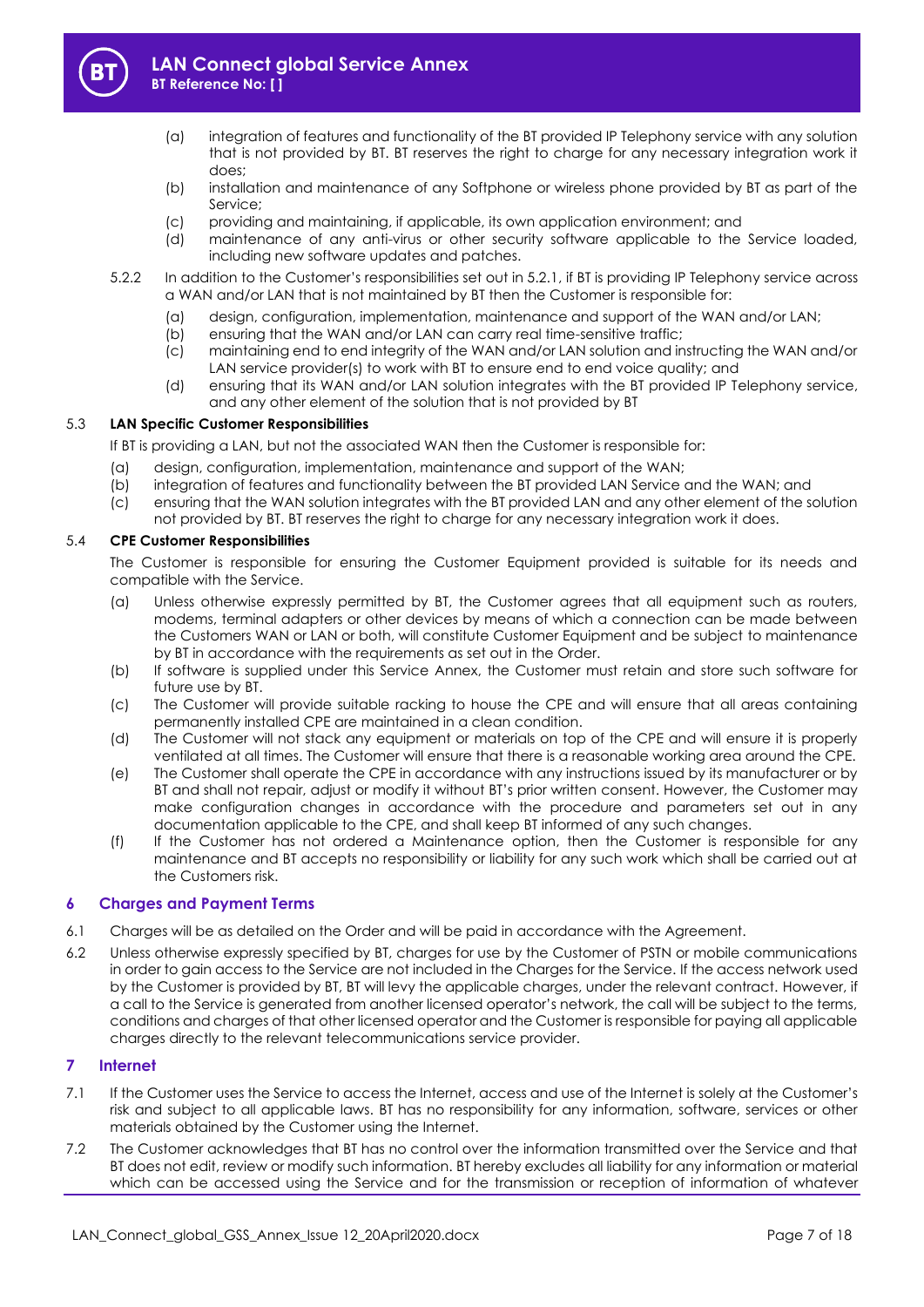

nature. BT shall not be responsible for any goods (including software) or services provided by third parties advertised, sold or otherwise made available by means of the Service or on the Internet.

## **8 Limitation of Liability**

In addition to the provisions of the Agreement:

- 8.1 BT is not liable to the Customer, whether in contract, tort or otherwise, for the acts or omissions of other providers of telecommunications or Internet services (including Domain Name registration authorities) or for Incidents in or failures of their equipment.
- 8.2 BT shall not be liable for any incidents caused by or any other work carried out by previous maintainers and for any interference caused by other parties using the same technology which were not present or detectable at the time of a Wireless LAN survey.
- 8.3 Although BT will use reasonable care and skill in carrying out its obligations under this Service Annex in accordance with the applicable arrangements, it is not possible to ensure that all instances of fraud, misuse, unwanted or unauthorised activity or access to the Customer Network will be prevented or detected. Whenever BT becomes aware that security has been compromised, BT may take any of the actions specified in the Agreement in order to limit any further occurrences of fraud, misuse, unwanted or unauthorised activity or access to the Customer's network. Nevertheless, BT accepts no liability for any such incidents or for any information held on the Customer's network, whether generated within the Customer's network or transmitted onto it from the Internet or otherwise, or for any loss or damage suffered by the Customer including corruption or destruction of any data held on the Customer's network which occurs as a result of any breach of security, irrespective of the cause. The Customer shall take responsibility for the content and application of security policies designed to prevent unwanted or unauthorised activity or access to the its network and for the implementation of suitable data archiving or other housekeeping activities which could minimise the effect of any breach of security.
- 8.4 BT shall not be liable for any video footage recorded on the Meraki Camera or for any access obtained by third parties to such footage.
- 8.5 BT shall not be liable for any losses incurred by you due to any interruption (including but not limited to third party attacks) in communications between the Customer and Cisco and any of its affiliates.

#### **9 Termination of Service**

- <span id="page-7-0"></span>9.1 If the Customer terminates the Service or any part of Service at any Site, before the OSD, (other than for the default of BT), or if BT terminates Service or any type of Service at a Site under the terms of the Agreement, BT may charge the Customer for any work performed, money spent or commitments entered into to meet the Customer's requirements up to and including the time of such termination and for any expenses incurred in removal from the Site of CPE. BT also reserves the right to review the Charges for Service to the remaining Sites, from the OSD for each Site.
- 9.2 In variance to the termination Charges as set out in the General Service Schedule, if the Customer terminates Service or any particular type of the Service at any Site after the OSD (other than for default by BT) or if BT does so, then the Customer will pay:
	- (a) Any applicable outstanding connection or maintenance Charges; and
	- (b) The Charges payable for the remainder of the Minimum Period of Service in respect of maintenance of LAN equipment taken over in accordance with this Annex; and
	- (c) Termination Charges equal to thirty-five (35) percent of the total outstanding recurring and/or maintenance Charges payable for the remainder of the Minimum Period of Service, and
	- (d) any costs incurred by BT and detailed in paragrap[h 9.1.](#page-7-0)

## **10 Service Levels**

The Service Levels set out in the General Services Schedule apply to the Service.

- 10.1 For the avoidance of doubt:
	- (a) IP Telephony handsets are outside the IP Telephony Service Management Boundary.
	- (b) The Availability SLA is not available in locations. The Availability target, if any, for each Site will be specified in the Order.
- 10.2 The Availability Categories are:

| LAN                                                                       | Category |
|---------------------------------------------------------------------------|----------|
| With Resilience (Dual Core Switches / Supervisors and Redundant<br>Power) | CotA     |
| No Resilience                                                             | Cat D    |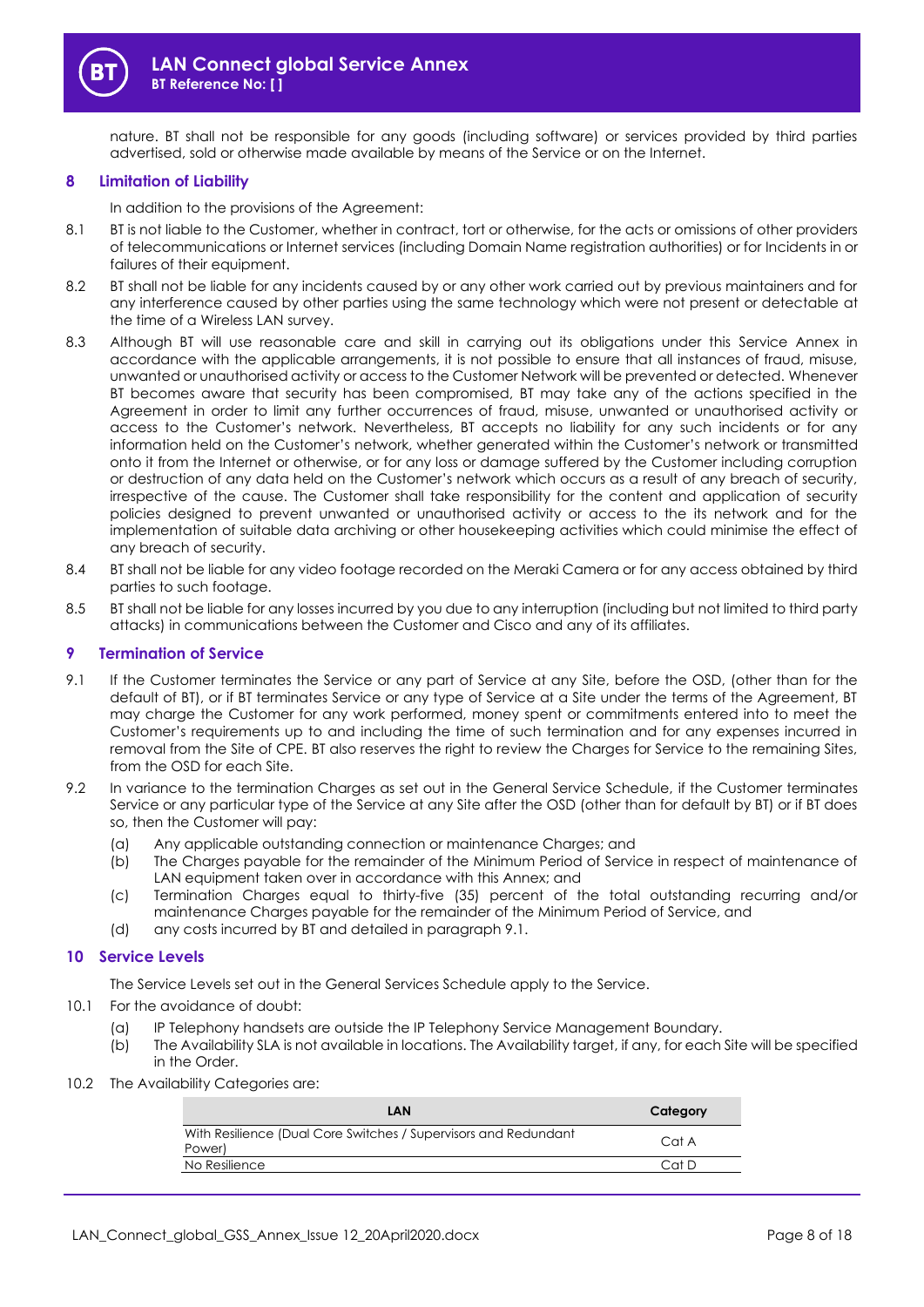

| <b>IP Telephony</b>                                                     | Category |
|-------------------------------------------------------------------------|----------|
| Full Resilience (Clustered Servers)                                     | Cat A    |
| Partial Resilience (Box Resilience: Dual Processors and Mirrored Discs) | Cat C    |
| No Resilience                                                           | Cat E    |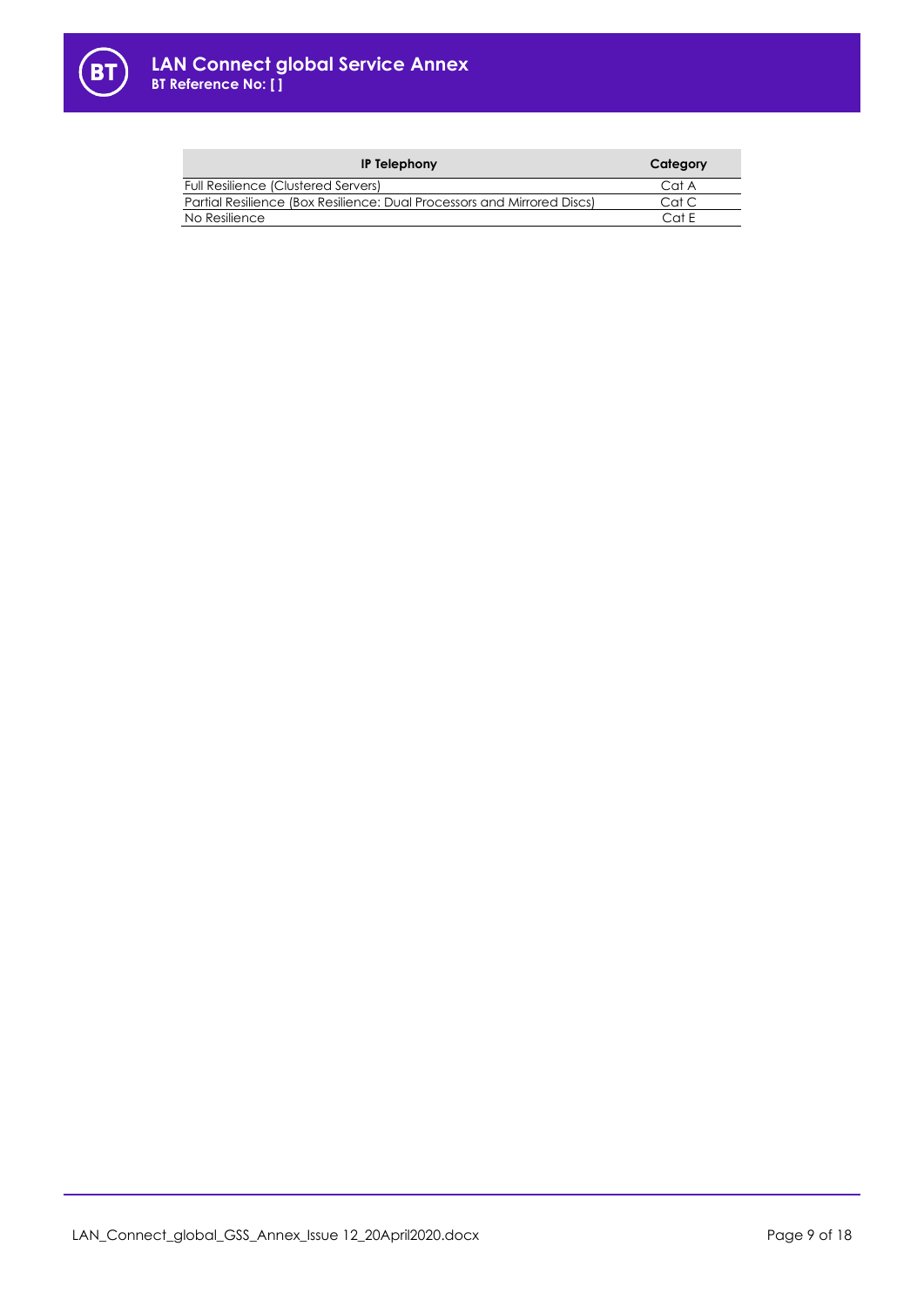

# **Appendix 1 - BT One Enterprise Cisco**

If selected by the Customer as set out in the Order, the BT One Enterprise Cisco service will form part of the Service Annex and this Appendix 1 will apply.

## **1 Defined Terms**

In addition to all defined terms elsewhere in the Agreement, capitalised terms used in this Appendix 1 will have the following meanings:

"**BTEOC**" has the meaning given in paragrap[h 2.1](#page-10-0) of this Appendix 1.

"**Cisco Enterprise License**" means a User based licensing model which is provided with the unified communications subscription service and which allows the Customer to purchase a bundled package of unified communications application options.

"**Cisco Software Support Service**" means a service that can be purchased by the Customer for (minimum) 1, 3 or 5 year terms and that allows BT to activate the Unified Communications Software Subscription; and access Cisco online resources and technical services on behalf of the Customer.

"**Cisco Unified Communications Manager**" or "**CUCM**" means a server based IP-PBX using Linux OS and providing call control and voice application features for enterprise networks.

"**Cisco Unified Communications Manager Business Edition**" or "**CUCMBE**" means a mid-size version of CUCM which is offered as an integrated all-in-one system on a single server, suitable for 1000 Users or less.

"**Cisco Unified Communications Manager Express**" or "**CUCME**" means an IOS based IP-PBX providing call control and voice application features.

"**Cisco Unified Communications Software Subscription**" means a subscription which can be purchased by the Customer for (minimum) 1, 3 or 5 year terms and, if activated and linked to a Cisco Software Support Service, entitles the Customer to software upgrades in accordance with paragraph [5.1](#page-11-0) of this Appendix 1.

"**Cisco Unified Workspace License**" means a User-based licensing model which allows the Customer to purchase a bundled package of unified communications application options.

"**Cisco User Connect License**" means a User-based licensing model which allows the Customer to purchase ala-carte unified communications application options.

"**CoS**" means "**Class of Service**".

"**Customer Handbook**" means the handbook provided to the Customer by BT which provides further information about BTEOC.

"**CRM**" means Customer Relationship Management.

"**DCSP**" means Differentiated Services Code Point.

"**Dual Mode Device**" means a dual mode Mobile Device from the List of Approved Devices that is able to switch from Wi-Fi to GSM. Dual Mode Devices are not supplied as part of this contract and may be purchased separately by the Customer from BT or from third parties.

"**GSM**" means Global System for Mobile Communications.

"**List of Approved Devices**" means the list published by BT from time to time detailing the Mobile Devices suitable for use with mobility applications supplied under this Agreement.

"**Mobile Client**" means the software loaded on the User's Mobile Device which enables voice and data traffic to be transmitted using GSM or WiFi networks (when available).

"**Mobile Device**" means a mobile phone upon which the Mobile Client is loaded. The Mobile Device is procured by the Customer against a separate contract (which may or may not be with BT) and any associated charges are a matter between the Customer and their MNO and do not form any part of this Agreement.

"**MNO**" means Mobile Network Operator.

"**NAS**" means Network Attached Storage.

"**Onsite Archive & Restoration Service**" means the service described in paragraph [3.5.2](#page-2-0) of the BT LAN Connect Global Service Annex.

"**PSTN**" means Public Switched Telephone Network.

"**SIP**" means Session Initiation Protocol.

"**Single Mode Device**" means a Mobile Device operating over the mobile network only, i.e. GSM / GPRS / 3G.

"**SCCP**" means Skinny Client Control Protocol.

"**SQL**" means Structured Query Language.

"**Subscriber Identity Module**" or "**SIM**" means the smart card within a mobile or cellular handset.

"**TAPI**" means Telephony Application Programming Interface.

"**Wi-Fi**" means the underlying technology of WLAN based on the IEE 80211 specifications.

"**Wireless LAN**" or "**WLAN**" means the transmission of data over electromagnetic waves using CPE including access point and client adapter equipment.

## **2 BT One Enterprise Cisco Service Overview**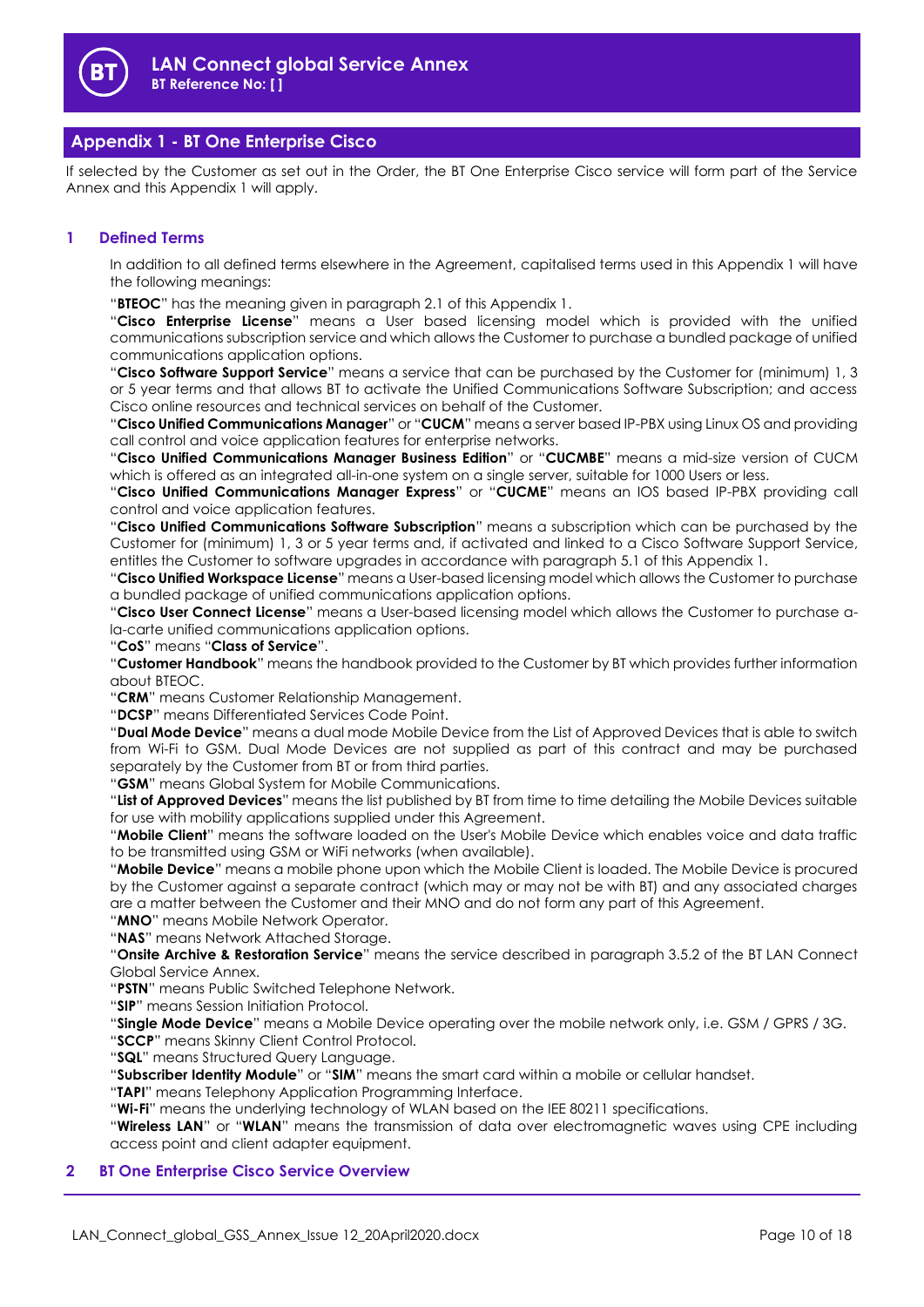

- <span id="page-10-0"></span>2.1 The BT One Enterprise Cisco ("BTOEC") service enables the processing, switching and transmission of voice, video and data traffic using open standard IP Telephony technology.
- 2.2 BT does not guarantee and accepts no liability for the quality of any IP Telephony voice calls which are made across any network which is not enabled to carry CoS 1 data from the CoS 3 Model or Expedite Forwarding from the DSCP CoS Model.

## **3 BTOEC Service Components**

BT will provide to the Customer at least one of the following four BTOEC components:

- 3.1 **Cisco Unified Communications Manager**: CUCM supports Cisco IP end points using SCCP and SIP and can be integrated with other UC applications to deliver additional functionality including voicemail, unified messaging, contact centre, session management, conferencing and mobility.
- 3.2 **Cisco Unified Communications Manager Business Edition**: CUCMBE can be integrated with the full range of IP endpoints and UC applications to deliver additional functionality including voicemail, unified messaging, contact centre, conferencing and mobility.
- 3.3 **Cisco Unified Communications Manager Express**: CUCME supports Cisco IP end points using SCCP and SIP and can support traditional PSTN connectivity options using both digital and analogue lines. CUCME can also provide integrations with TAPI clients, has a basic automatic call distribution application option, and can provide an integrated auto attendant, voicemail and interactive voice response systems.

## **4 BTOEC Additional Service Features**

BT will provide to the Customer the following additional service features for BTOEC if selected by the Customer as set out in the Order:

## 4.1 **Messaging:**

- 4.1.1 **Voice Mail**: enables Users to manage call handling and voice messages.
- 4.1.2 **Unified Messaging**: a type of voice mail service that provides additional functionality by interfacing with a User's email client.
- 4.2 **Presence**: enables publication, collection and oversight of Users' status (e.g. 'on a phone call', 'in a meeting', 'away', available').
- 4.3 **Conferencing**: includes a range of voice, video and web conferencing capabilities.
- 4.4 **Contact Centre**: provides the following three primary functions:
	- 4.4.1 The 'interactive voice response' function provides interaction with callers by way of either dual tone multi frequency (tones generated by pressing the numbers on a phone's keypad) or speech input.
	- 4.4.2 The 'automatic call distribution' function provides the ability to intelligently route and queue calls to agents.
	- 4.4.3 The 'computer telephony integration' function provides interaction with other windows-based desktop applications, such as database interrogation. This does not though extend to full computer telephony integration with CRM systems.
	- 4.4.4 Other functions such as video based contact centre, web chat, and social media integration may also be included.

## 4.5 **Mobility**

- 4.5.1 Where Mobility applications are provided BTOEC is delivered as a BT managed fixed-mobile convergence service enabling integration of the enterprise PBX and fixed voice infrastructure with the Users' Mobile Devices.
- 4.5.2 The Customer will have the following responsibilities:
	- (a) It is the Customer's responsibility to download the Mobile Client onto the User's Mobile Device.
	- (b) The Mobile Devices provided for Users by the Customer will support other Customer provided applications which may require a client download and security settings as defined by the Customer. BT is not responsible for issues arising from interaction between the Mobile Client and other applications/clients co-resident on the Mobile Device.
	- (c) For Single Mode solutions, the Customer is responsible for provision of suitable Mobile Devices and SIM cards.
	- (d) For Dual Mode solutions, the Customer is responsible for the supply of suitable Dual Mode Devices and SIM cards.
	- (e) The Customer is responsible for ensuring that the contract for Mobile services with their MNO is compatible with a fixed-mobile convergence service from BT.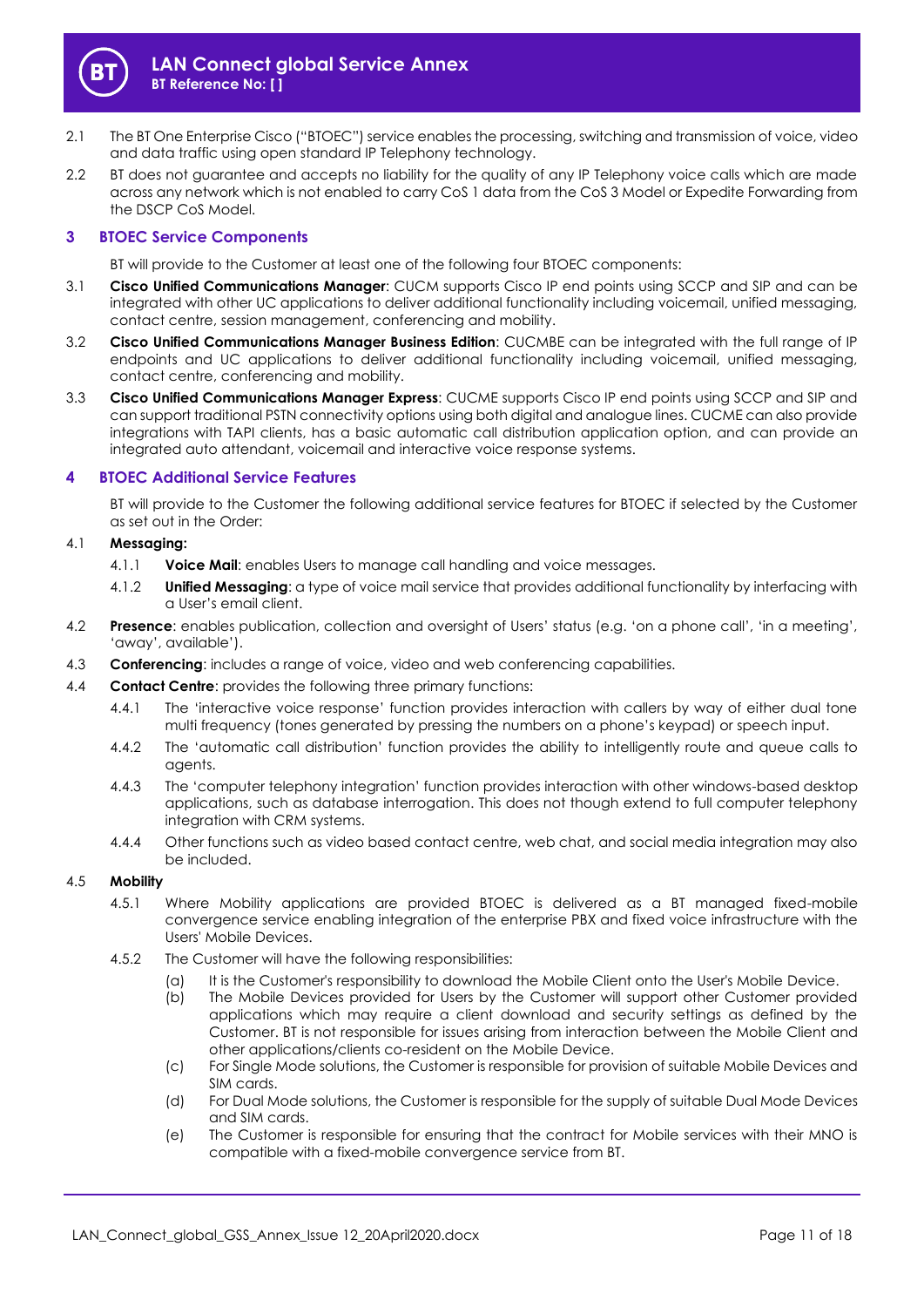

- (f) In the event that the changes are made to the Customer's mobile service under the contract with their MNO then any impact upon the Mobility service provided by BT under this Agreement attributable to such changes shall incur additional charges to restore BTOEC.
- 4.6 BT's responsibility for the Mobility service ends at the Software and server installed at the Customer's Site(s) and any Dual Mode Device(s) provided by BT under this Agreement (the "**Service Management Boundary**"). This includes provisioning, maintenance and management of all elements up to the Service Management Boundary. All Customer supplied applications (including those supplied by the Customer on the Mobile Devices) and services used in conjunction with the Mobility service are the Customer's responsibility and are outside of the Service Management Boundary. The Customer will contract directly with the MNO provider for the provision of mobile service and BT is not liable for any failure or incidents of the mobile service.
- 4.7 Voice Recording: enables the capture of conversations, and may also include instant messaging interactions, email contacts, key strokes and data input between the Customer and their customers.
- 4.8 Attendant Console applications provide the ability to manage several calls from multiple sources. Attendant Console features include: call control, busy lamp field and presence, speed dials, and directory integration.

## **5 Updates to User Licensing, Features and Software Subscriptions**

- <span id="page-11-0"></span>5.1 The Customer may request free software upgrades for all software applications covered by the Customer's:
	- (a) Cisco Unified Workspace Licenses; or
	- (b) Cisco User Connect Licenses,

provided that, the Customer has in place an activated Cisco Unified Communications Software Subscription and Cisco Unified Communications Essential Operate Service for all licensed Users. BT will charge the Customer for installation and configuration of each software upgrade.

Both Cisco User Connect Licenses and Cisco Unified Workspace Licenses are perpetual software licences for Cisco Unified communications applications.

- 5.2 The Customer has sole responsibility for purchasing, activating and renewing:
	- (a) Cisco Unified Workspace Licenses;
	- (b) Cisco User Connect Licenses;
	- (c) Cisco Unified Communications Software Subscriptions;
	- (d) Cisco Unified Communications Essential Operate Services; and
	- (e) Cisco Enterprise Licenses.

## **6 Quality**

- 6.1 Quality of Service ("**QoS**") for BTOEC may be affected if any of the networks involved in providing the end-toend service are not QoS enabled, i.e. WLAN, LAN, WAN and Data Backhaul including Teleworker Broadband line. Where no formal QoS enablement has been created, e.g. Voice Class of Service, then the Customer may experience varying voice quality on calls.
- 6.2 BT does not guarantee the quality of service for mobile devices when using collaboration services when connected over the internet (outside the BT LAN/WAN infrastructure).

## **7 IPT Application Server Backup**

- 7.1 Where the Customer has taken the Onsite Archive & Restoration Service, BT will configure those applications with inbuilt back-up functionality to back-up to the Network Attached Storage server which is supplied with the Onsite Archive & Restoration Service.
- 7.2 Where the Customer wishes to back-up an application which does not have inbuilt back-up functionality, then the Customer is responsible for ensuring that they supply and license necessary backup software and SQL service agent software to support IPT application backups.
- 7.3 Where the Customer requests BT to install and configure Customer supplied backup software, BT shall do so, but an additional charge will be payable as agreed in an Order.
- 7.4 The Customer is responsible for in-life management and updating of any Customer supplied back-up software on IPT application servers.
- 7.5 The Customer will provide fully licensed antivirus software for IPT backup servers.

## **8 System Integration**

8.1 Where system integration is not being provided by BT the Customer is responsible for providing its own proxy server where there is a requirement to have transparent but controlled access to the internet. The Customer must ensure that every addressable interface in the 'private' side of the design can be addressed from the Customer address pool and policy.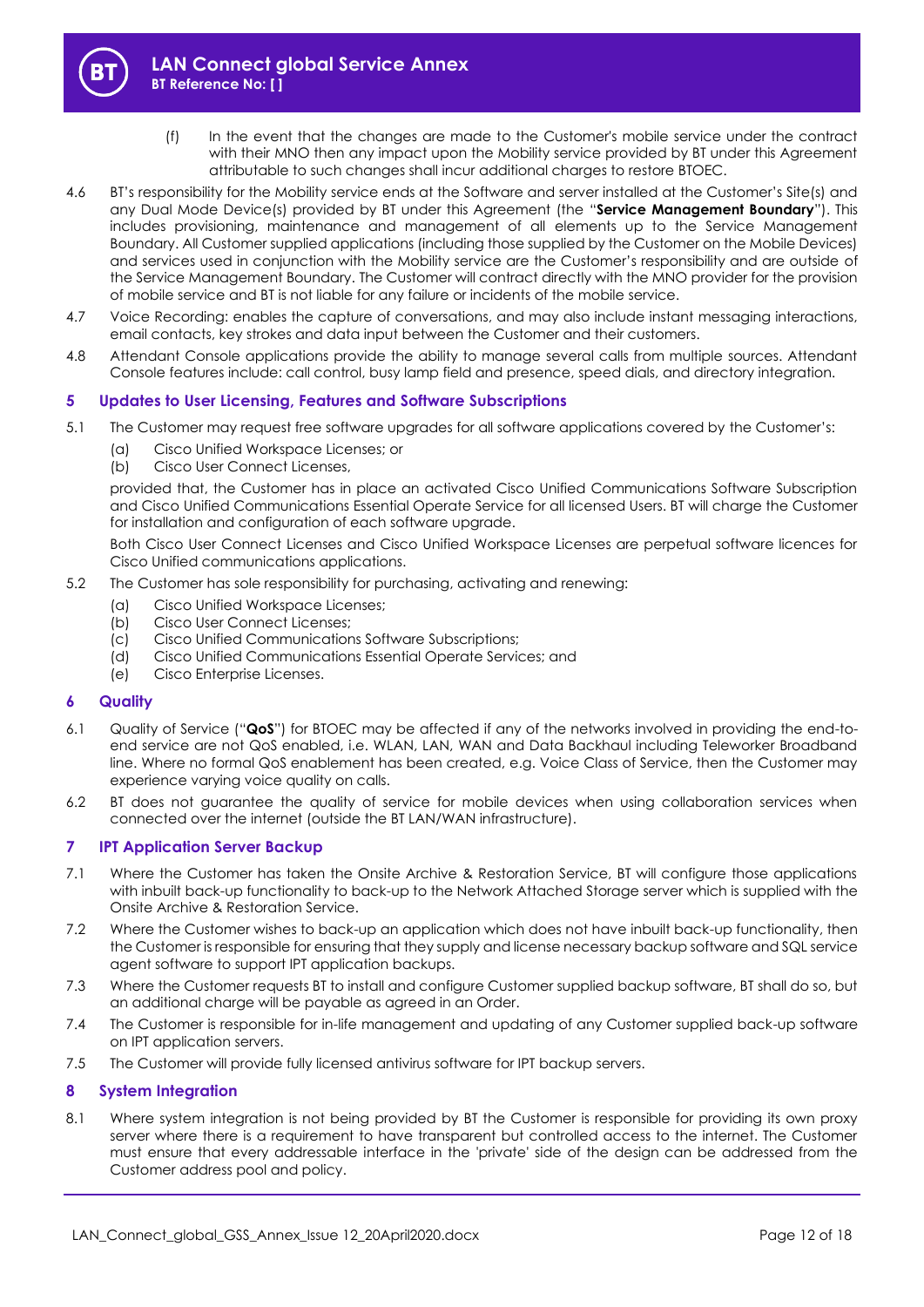

- 8.2 The Customer is responsible for providing details of Users who do and do not have access to BTEOC.
- 8.3 The Customer is responsible for ensuring that testing of the security of the system is undertaken.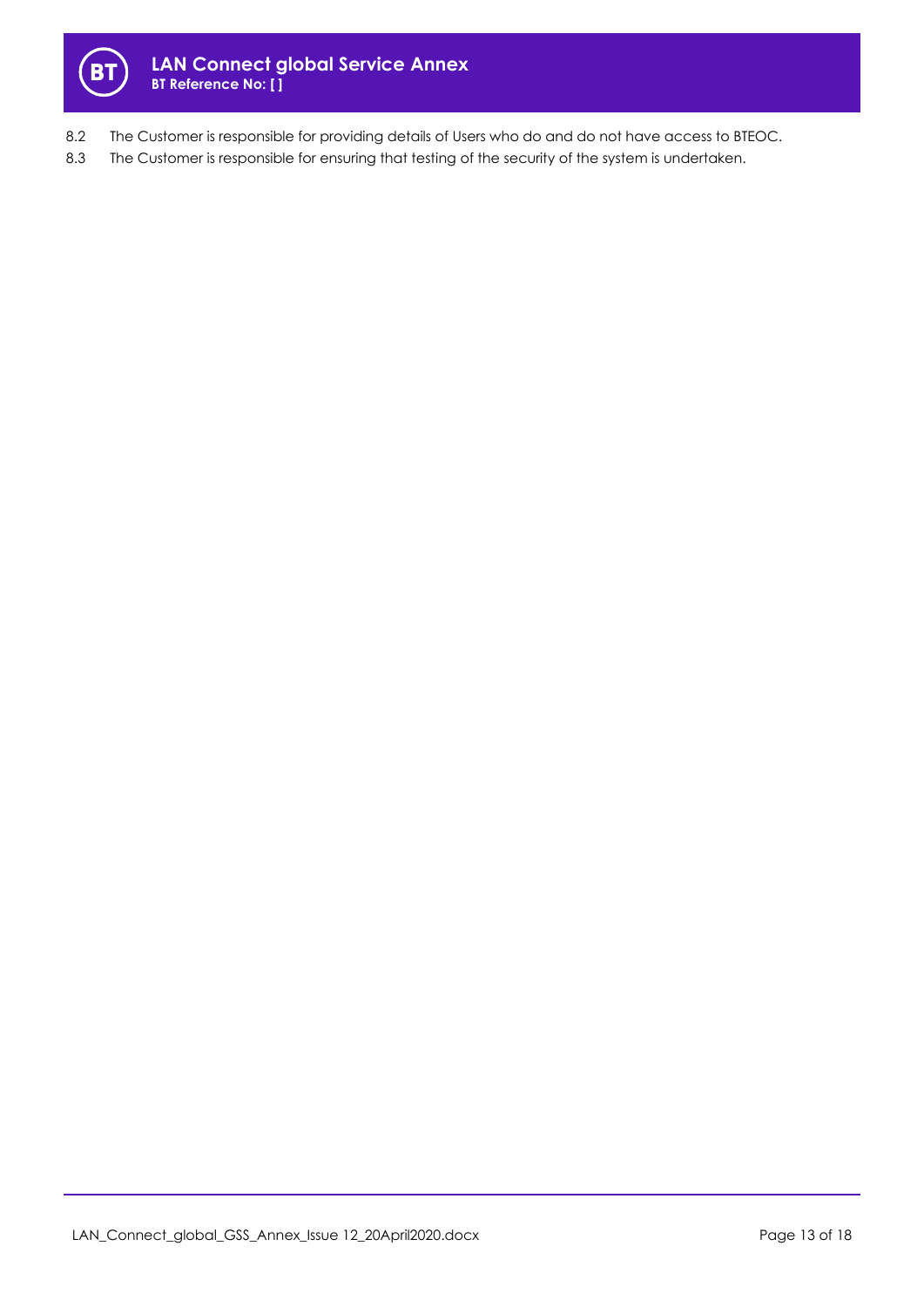

# **Appendix 2 - LAN Connect Cloud Service**

If selected by the Customer as set out in the Order, the LAN Connect Cloud Service will form part of the Service and this Appendix 2 will apply.

## **1 Defined Terms**

"**Access Point**" or "**AP**" means a device that allows wireless devices to connect to a wired network using Wi-Fi Standards.

"**Anonymised Data**" means data where information identifying an individual is not visible to the Customer.

"**Cisco Meraki**" or "**BT Supplier**" means Cisco Meraki, a San Francisco corporation, having its principal place of business at 500 Terry A Francois Boulevard, CA 94158, United States of America

"**Customer Traffic**" means data passing between the User Device and the Host Services.

"**Dashboard**" means the LAN Connect Cloud web interface used to access the LAN Connect Cloud Controller. "**Firewall**" means a hardware device together with any associated software, designed to prevent unauthorised access to your LAN.

"**Host Services**" means fileservers, printers, applications etc. attached to the Customer's Network.

"**LAN Connect Cloud Controller**" has the meaning given in paragraph [3.2.1.](#page-14-0)

"**LAN Connect Cloud CPE**" means access points, optional LAN switches and security devices.

"**Radio Frequency Survey**" means a survey conducted by BT, normally on Site, to establish the number of Access Points needed to provide the required radio coverage for LAN Connect Cloud Service to be provided. The radio frequency survey also establishes the type of access points required and where they should be located.

"**Stateful Firewall**" means a Firewall that keeps track of the status of network connections travelling across it. "**User Device(s)**" means any equipment including any computer, smartphone, tablet used by the Customer in connection with the LAN Connect Cloud Service.

"**User Device Information**" means information about User Devices that connect to the Customer's LAN, such as MAC addresses, device names, device types, operating systems, geolocation information, and information transmitted by devices when attempting to access or download data or content (e.g., hostnames, protocols, port numbers, and IP addresses) via the LAN.

## **2 LAN Connect Cloud Service Overview**

- 2.1 BT will provide to the Customer a LAN Connect Cloud Service, comprised of:
	- 2.1.1 All of the service components set out in paragraph [3](#page-13-0) as further detailed on the Order; and
	- 2.1.2 Any of the service options set out in paragrap[h 4](#page-14-1) and additional service options set out in paragraph [5](#page-15-0) that are selected by the Customer as set out in the Order (the "**LAN Connect Cloud Service**").
- 2.2 LAN Connect Cloud Service is a cloud controlled wireless LAN and networking service which provides:
	- (a) Customers with visibility and, where permitted, control of network Users, their User Devices, and their applications via a Dashboard; and
	- (b) Users with wireless access to the Customer's LAN and connected WAN.
- 2.3 BT will design and configure the LAN Connect Cloud Service in accordance with the details set out in the Order.
- 2.4 BT will provide to the Customer the following management services as standard: Project Management with BT Desk Based Project Manager, Rapid Faults Diagnostics, On-time Delivery and if recommended by BT, a Radio Frequency Survey per Site.
- 2.5 The standard Incident Repair for CPE related to BT LAN Connect Cloud Service operates between 8am and 5pm (9 Hours) on a Business Day. BT aims to get to the Site once the part has been provided by Cisco Meraki. Cisco Meraki will dispatch parts to Site within one (1) Business Day of notification of a faulty device. Alternatively the Customer may also select the optional Meraki Now Service as set out in paragraph [4.4](#page-15-1) below.
- 2.6 BT will charge the Customer for any capacity upgrades and such Charges will be agreed in an Order prior to implementation of the upgrades.

## <span id="page-13-0"></span>**3 LAN Connect Cloud Service Components**

BT will provide to the Customer all of the following standard service components in accordance with the details set out in any applicable Order:

## 3.1 **Access Points**

3.1.1 BT will provide Access Points that will serve as the connection point between the User Device and wired network. The Customer's Users must be within radio range of an Access Point to enable wireless access to the Customer's LAN.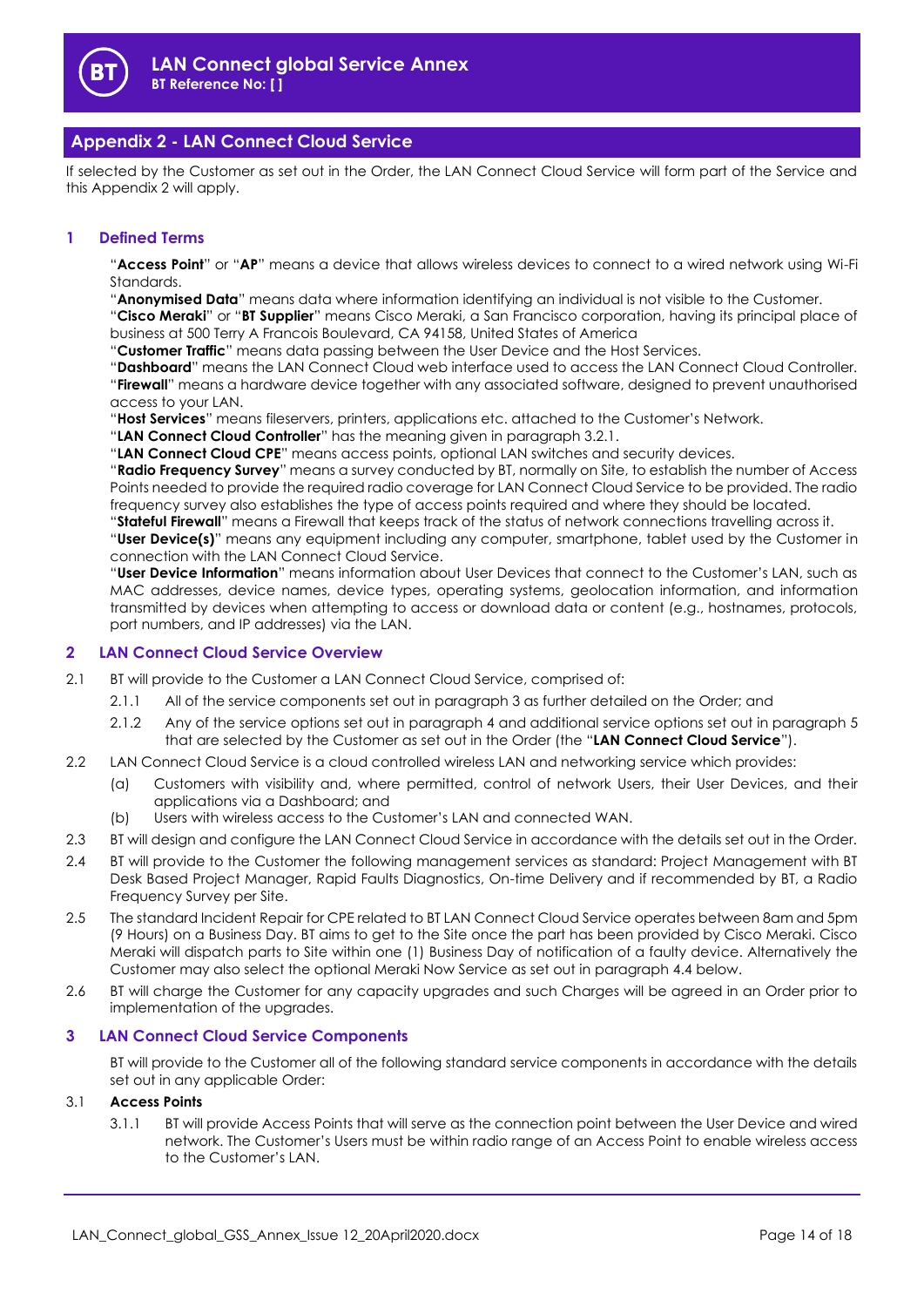

<span id="page-14-2"></span>3.1.2 The Access Points will establish secure connectivity with the LAN Connect Cloud Controller via the Internet. The Customer will ensure the Access Points are able to communicate with the LAN Connect Cloud Controller in accordance with the instructions provided by BT.

## <span id="page-14-0"></span>3.2 **LAN Connect Cloud Controller**

- 3.2.1 BT will provide a LAN Connect Cloud Controller which is a centralised management and control infrastructure that provides visibility of the Customer's Network and is an interface for all configuration activities.
- 3.2.2 The LAN Connect Cloud CPE will use a secure Internet connection as set out in paragraph [3.1.2](#page-14-2) of this Appendix to communicate with the LAN Connect Cloud Controller. The connection will be "**out of band**", which means any management traffic is separate from any Customer Traffic. Management traffic may include authentication data depending upon the options selected by the Customer.
- 3.2.3 The Customer will not transmit Customer traffic through the LAN Connect Cloud Controller.

## 3.3 **Dashboard**

- 3.3.1 BT will provide access to a Dashboard that will provide read only visibility of the Customer Network (including visibility of network users, their devices and the applications they are using) and an interface for permitted configuration activities.
- 3.3.2 The Customer may carry out the following activities via the Dashboard:
	- (a) run real time web based diagnostics;
	- (b) view reports;
	- (c) access detailed analytics;
	- (d) monitor the LAN Connect Cloud Service; and
	- (e) permit visitor access (Guest Access).
- 3.3.3 BT will provide management information and LAN Connect Cloud Service reports that will be limited to the reporting available via the Dashboard.

#### 3.4 **Licences**

- 3.4.1 BT will provide a licence with all LAN Connect Cloud CPE provided as part of the LAN Connect Cloud Service. The LAN Connect Cloud CPE will only operate once BT registers the licence with the LAN Connect Cloud Controller.
- 3.4.2 If the Customer elects to purchase additional licences during the Contract, BT will notify the Customer of any additional charges and extend the licence renewal date for all User Devices.
- 3.4.3 The Customer may purchase a licence renewal from BT. If a Customer chooses not to renew a licence the Customer will no longer be able to use the User Device associated with the licence.
- 3.4.4 The Customer will terminate the LAN Connect Cloud Services associated with a licence including any management services if it does not intend to renew a licence, in accordance with Clause 12.1 of the Agreement.
- 3.4.5 BT will notify the Customer of the expiry date of licences via the Dashboard.
- 3.4.6 The Customer will comply with the EULAs set out in Appendix 3 for all use of User Devices provided by Cisco Meraki, including any applicable LAN Connect Cloud CPE.

## <span id="page-14-1"></span>**4 LAN Connect Cloud Service Options**

BT will provide to the Customer any of the following optional LAN Connect Cloud Services that are set out in any applicable Order and in accordance with the details and applicable extra Charges as set out in that Order:

## 4.1 **LAN Switches**

- 4.1.1 If selected by the Customer, BT will provide LAN Switches that provide onward connectivity to Host Services and necessary power for Access Points to operate.
- 4.1.2 LAN Switches will establish secure connectivity with the LAN Connect Cloud Controller via the Internet. The Customer will ensure the LAN Switches are able to communicate with the LAN Connect Cloud Controller in accordance with the instructions provided by BT.

## 4.2 **Security/ WAN Devices**

- 4.2.1 If selected by the Customer, BT will provide Security/ WAN Devices that include Firewalls which control incoming and outgoing network traffic. The Security/ WAN Devices will establish secure connectivity with the LAN Connect Cloud Controller via the Internet.
- 4.2.2 The Customer will ensure the Security/WAN Devices are able to communicate with the LAN Connect Cloud Controller in accordance with the instructions provided by BT.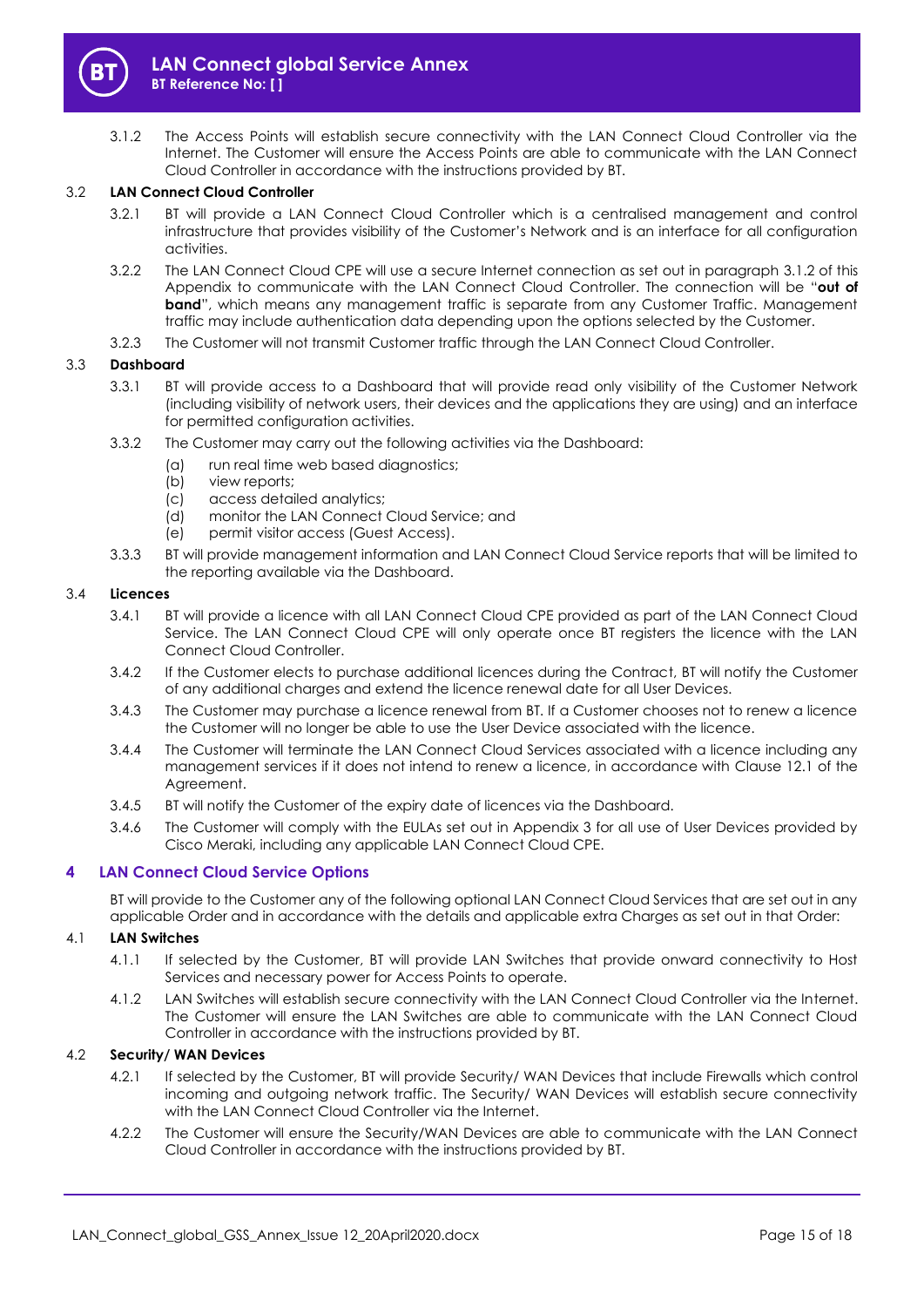

- 4.2.3 Each Security/ WAN Device will support Stateful Firewalls and Integrated Intrusion Prevention (IPS) to secure networks. The scope of the security features supported will be determined by the licence provided. Firewall capability is available with the Enterprise Licence. More advanced security features are provided with the Advanced Security Licence.
- 4.2.4 Each security device will support software defined WAN services.
- 4.2.5 The Customer will have visibility over each Security Device via the Dashboard.

## 4.3 **Self-Install of the LAN Connect Cloud CPE**

- 4.3.1 If selected by the Customer, this option allows the Customer to install the LAN Connect Cloud CPE without need for a BT engineer on-site. This option will only apply when BT provides LAN Connect Cloud CPE and will not apply to any other CPE BT provides under this Agreement.
- 4.3.2 BT will remain being responsible for configuring any LAN Connect Cloud CPE provided as part of the LAN Connect Cloud Service.

## <span id="page-15-1"></span>4.4 **Meraki Now**

- 4.4.1 Meraki Now provides the following equipment dispatch options which are available at an additional cost:
	- (a) "**Meraki Now 24x7x2**": being an advance replacement parts Service based on a two-hour response time during twenty-four (24) hours per day, seven (7) days per week;
	- (b) "**Meraki Now 24x7x4**": being an advance replacement parts Service based on a four-hour response time during twenty-four (24) hours per day, seven (7) days per week.
	- (c) "**Meraki Now 8x5x next Business Day**"; being an advance replacement parts Service whereby where next Business Day delivery is available - an advance replacement part will be shipped the same day to arrive the next Business Day provided both the call and BT and BT's CPE supplier's diagnosis and determination of the failed hardware have been made before 3.00 pm local time. For requests after 3.00 pm local time the advance replacement part will be shipped the next Business Day. Where next Business Day delivery is not available, same day shipping will be provided. Under same day shipping, advance replacement part will be shipped from the serving depot location that same Business Day, provided that BT and BT's CPE supplier's determination of hardware failure has been made before 3.00 pm local time. Determinations that occur after 3.00 pm local time will be shipped the following Business Day.
- 4.5 **Other Options**. BT may also provide to the Customer the following additional services subject to additional Charges to be agreed on an Order: Simple Service Requests, Professional Services, Standard Incident Management and taking over the management and maintenance of Customer Existing Equipment.

## <span id="page-15-0"></span>**5 Associated Services and Third Parties**

#### 5.1 **Guest Access**

BT will provide Guest Access that provides authorised Users access to a Customer's Wireless LAN to enable connection to the Internet. Guest Access will be subject to Guest Access terms and conditions and BT Wi-Fi or Internet Connect terms and conditions depending on the access product the Customer selects.

## 5.2 **Customer Equipment**

- 5.2.1 The Customer may request BT to take over the management and maintenance of the Customer's existing cloud managed WLAN equipment. This will be subject to the Customers Existing Equipment terms and conditions set out in the General Services Schedule.
- 5.2.2 The Customer will have the following services in place that will connect to LAN Connect Cloud Service and are necessary for LAN Connect Cloud Service to function and will ensure that these services meet the minimum technical requirements specified by BT:

## 5.2.2.1 **Internet Connection**

- (a) The Customer will provide an Internet connection in order to use the LAN Connect Cloud Service. The Internet connection may be BT provided Internet or Customer provided Internet.
- (b) The Customer will ensure all Firewall rules permit the LAN Connect Cloud CPE to connect to the Internet.

## 5.2.2.2 **Power over Ethernet ("PoE")**

- (a) The Customer will be responsible for providing suitable PoE which conforms to IEEE 802.3af / 802.3at, where BT is not providing PoE for User Devices.
- 5.3 BT shall not be liable for any losses incurred by you due to any interruption (including but not limited to third party attacks) in communications between the Customer and Cisco and any of its affiliates.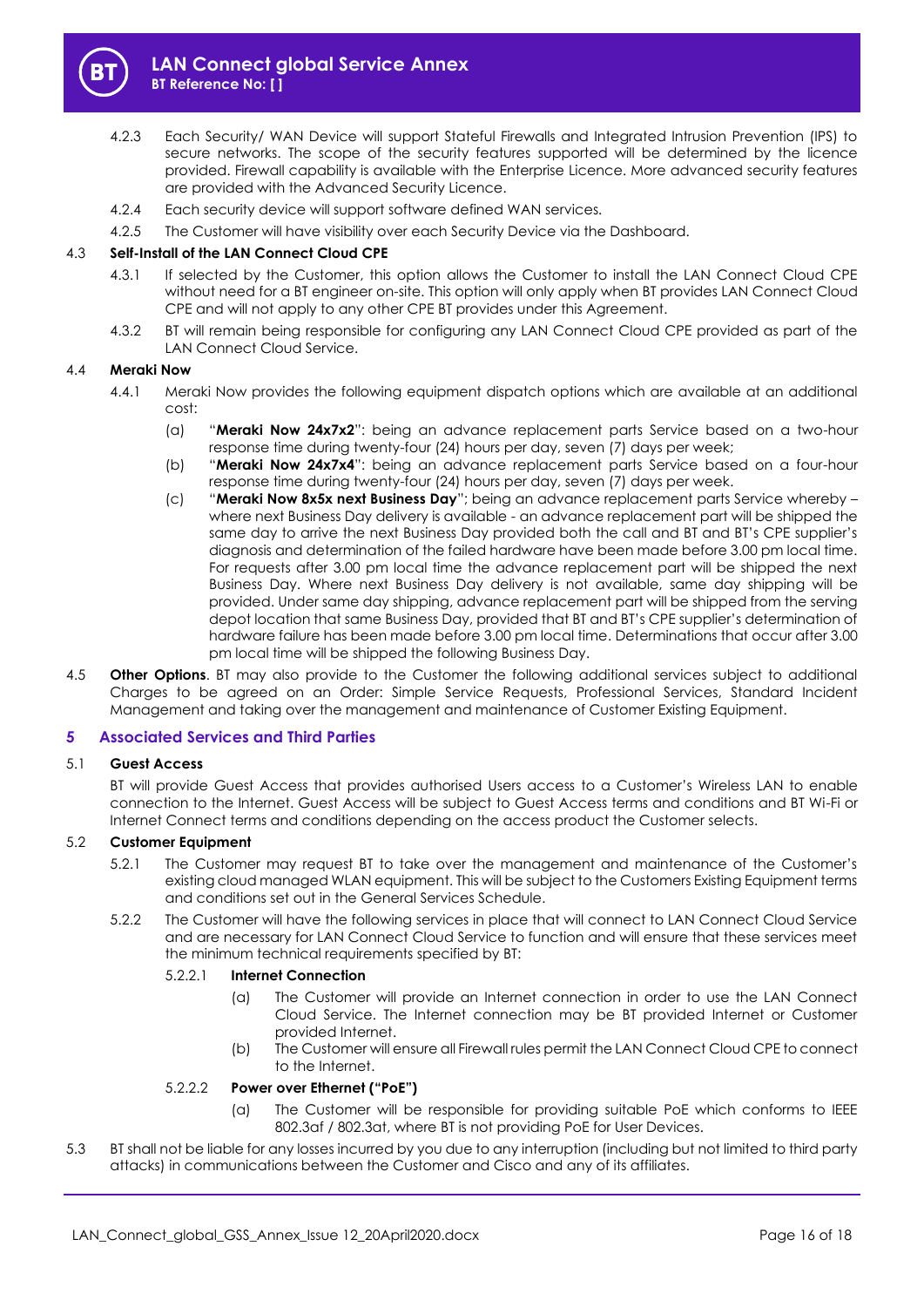

## **6 LAN Connect Cloud Service Features**

- 6.1 BT's Supplier may introduce new LAN Connect Cloud features from time to time that will be available to all Customers with suitable LAN Connect Cloud CPE.
- 6.2 The Customer may be required to restart any dependent User Devices to ensure continuity of LAN Connect Cloud Service will be maintained when BT introduces new features. The Customer may lose LAN Connect Cloud Service if a User Device is not restarted when required.

## **7 Data**

- 7.1 The Customer acknowledges that by using the LAN Connect Cloud Service they may collect data from User Devices that connect to their LAN. This may result in the transfer of data to BT and/or its suppliers for processing and storage, including data that may be classed as Personal Data (collectively, "**Customer Data**").
- 7.2 The Customer will obtain any necessary consent from their Users regarding collection, processing, and storage of Customer Data.
- 7.3 BT and/or its suppliers may process and store User Device Information on the Customer's behalf so the Customer may monitor the use and performance of their LAN and exercise control (such as network traffic shaping) over traffic passing over their LAN.
- 7.4 The Service will enable Customers to collect MAC addresses from Wi-Fi enabled Devices that are within range of their wireless LAN. BT and/or its suppliers will not store these MAC addresses on its servers, except in a deidentified form, unless a User consciously decides to connect their Device to an Access Point. The Customer will not store these MAC addresses on its LAN CPE and/or servers, except in a de-identified form. The Customer is solely responsible for the configuration of their Access Points for the transfer of MAC addresses to their LAN CPE and/or Servers and for what happens to the MAC addresses following such transfer.
- 7.5 Any collection and/or processing of such Customer Data shall be subject to the data protection conditions as agreed in the General Terms and Conditions.

## **8 Exclusions**

The following provisions as set out in the Service Annex for BT LAN Connect Global are excluded from the LAN Connect Cloud Service:

- (a) Archive Active Software Configuration;
- (b) Enhanced Incident Management and Critical Port Monitoring;
- (c) Performance Reporting;
- (d) Remote management unless the standard Incident Management service has been selected; and
- (e) Service Levels and related Service Credits.